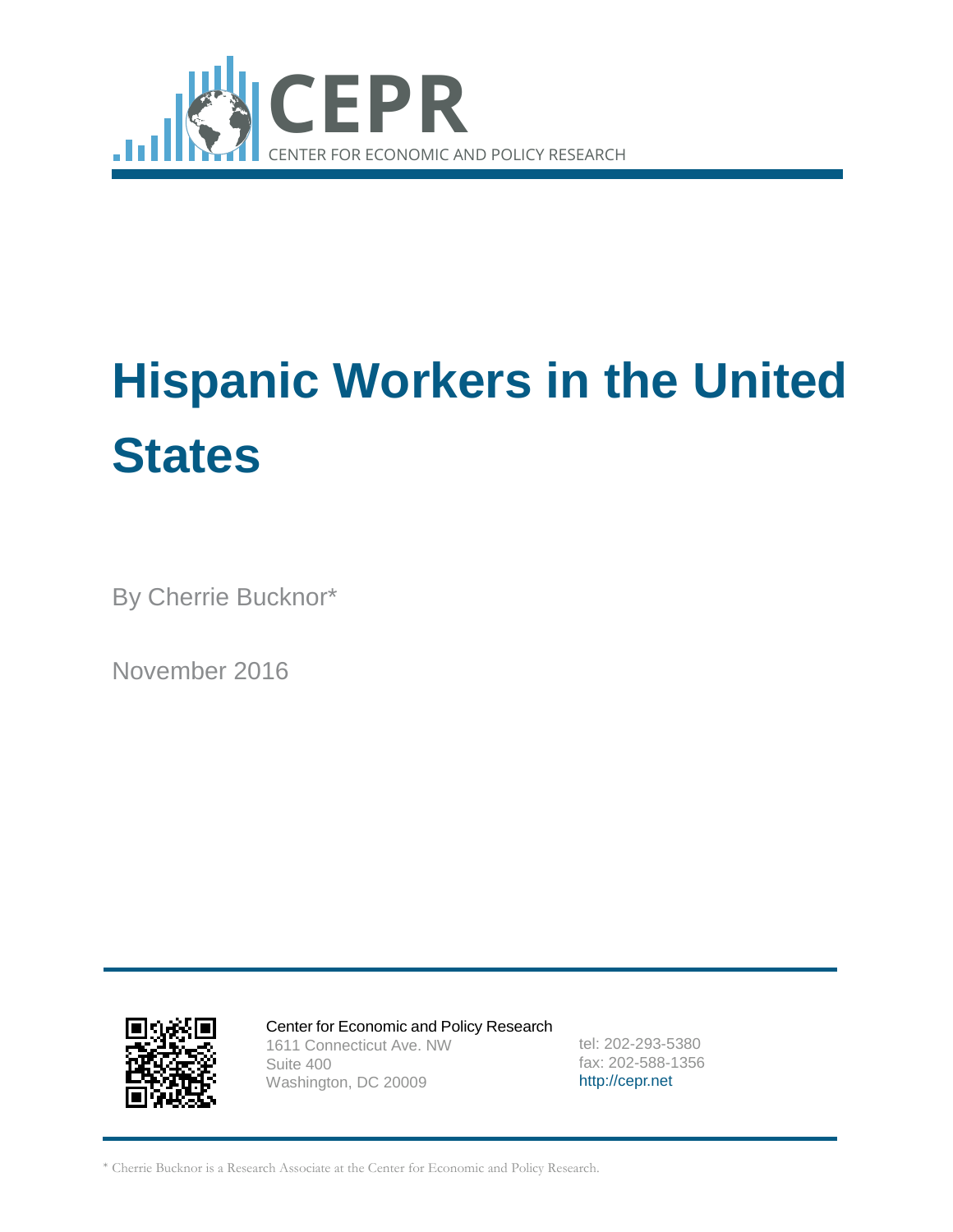# **Contents**

# **Acknowledgements**

The author thanks Dean Baker, Kevin Cashman, Tillie McInnis, Alan Barber and Lara Merling for helpful comments.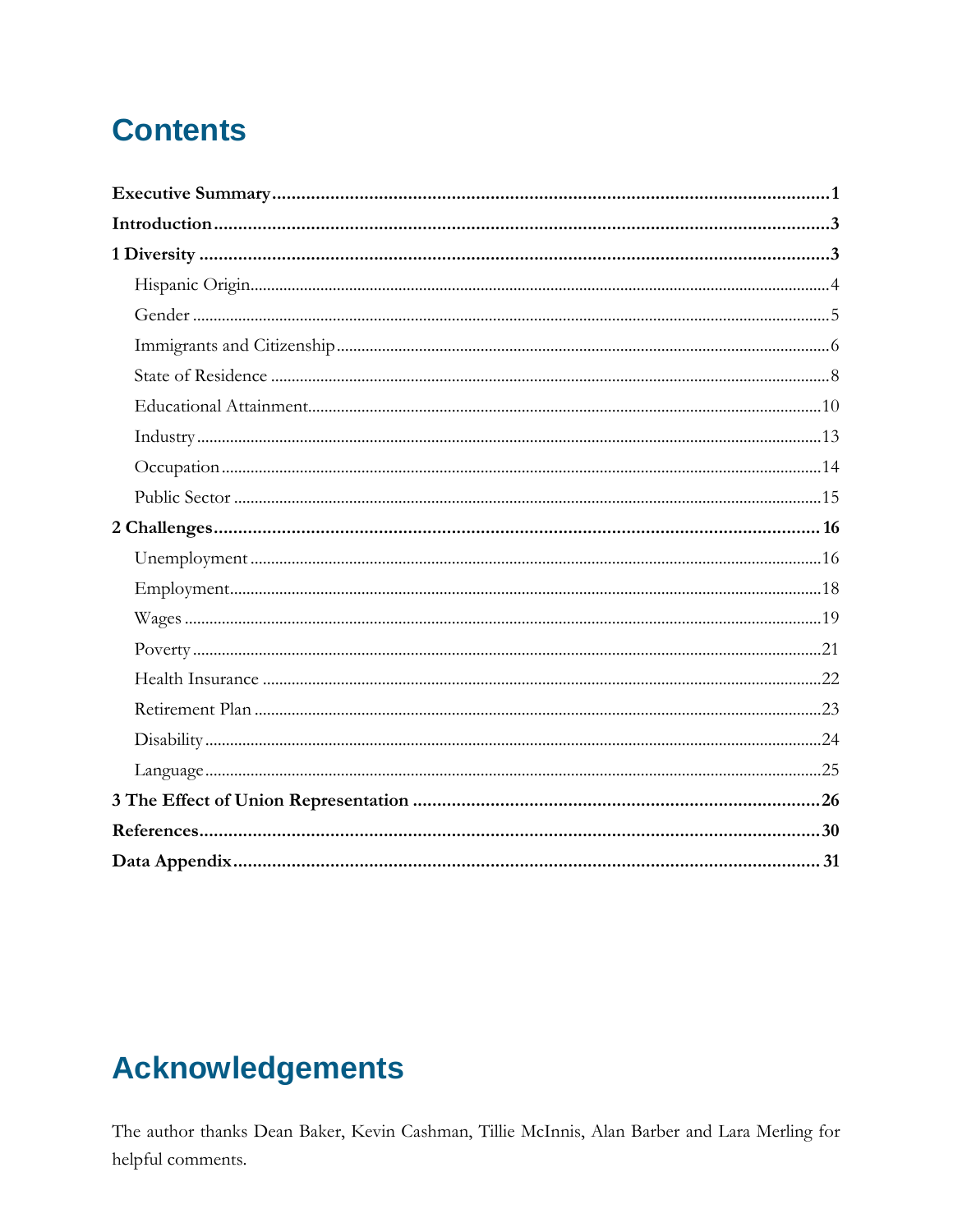# <span id="page-2-0"></span>**Executive Summary**

There are about 24 million Hispanic workers in the United States. They come from a variety of backgrounds and face unique challenges in the U.S. labor market. Focusing on trends in the overall Hispanic community can conceal notable differences among Hispanics of different ethnic subgroups.

This paper presents data on the Hispanic workforce, highlighting the similarities and differences among Hispanics of different ethnic subgroups. The first section focuses on the diversity of the Hispanic workforce, examining differences based on gender, educational attainment, and citizenship. The second section provides data on several challenges that Hispanics currently face in the labor market, including unemployment, low wages, poverty, language barriers, and low access to health and retirement benefits. The last section shows the impact that union representation has in these areas.

Some highlights include:

- Workers of Mexican descent are by far the largest subgroup of the Hispanic workforce (14.9) million);
- Women make up only 43.3 percent of the overall Hispanic workforce, but they are a majority of several subgroups, including Panamanians (58.1 percent), Bolivians (53.2 percent), and Paraguayans (51.0 percent);
- About half of Hispanic workers are immigrants. Hondurans are the subgroup most likely to be immigrants (86.8 percent), while Puerto Ricans are least likely to be immigrants (2.3 percent);
- About two-thirds of Hispanic workers are U.S. citizens, with Puerto Ricans (98.7 percent) and Spaniards (90.9 percent) most likely to be citizens;
- 6.4 million Hispanic workers live in California, followed by Texas (4.5 million), and Florida  $(2.2 \text{ million});$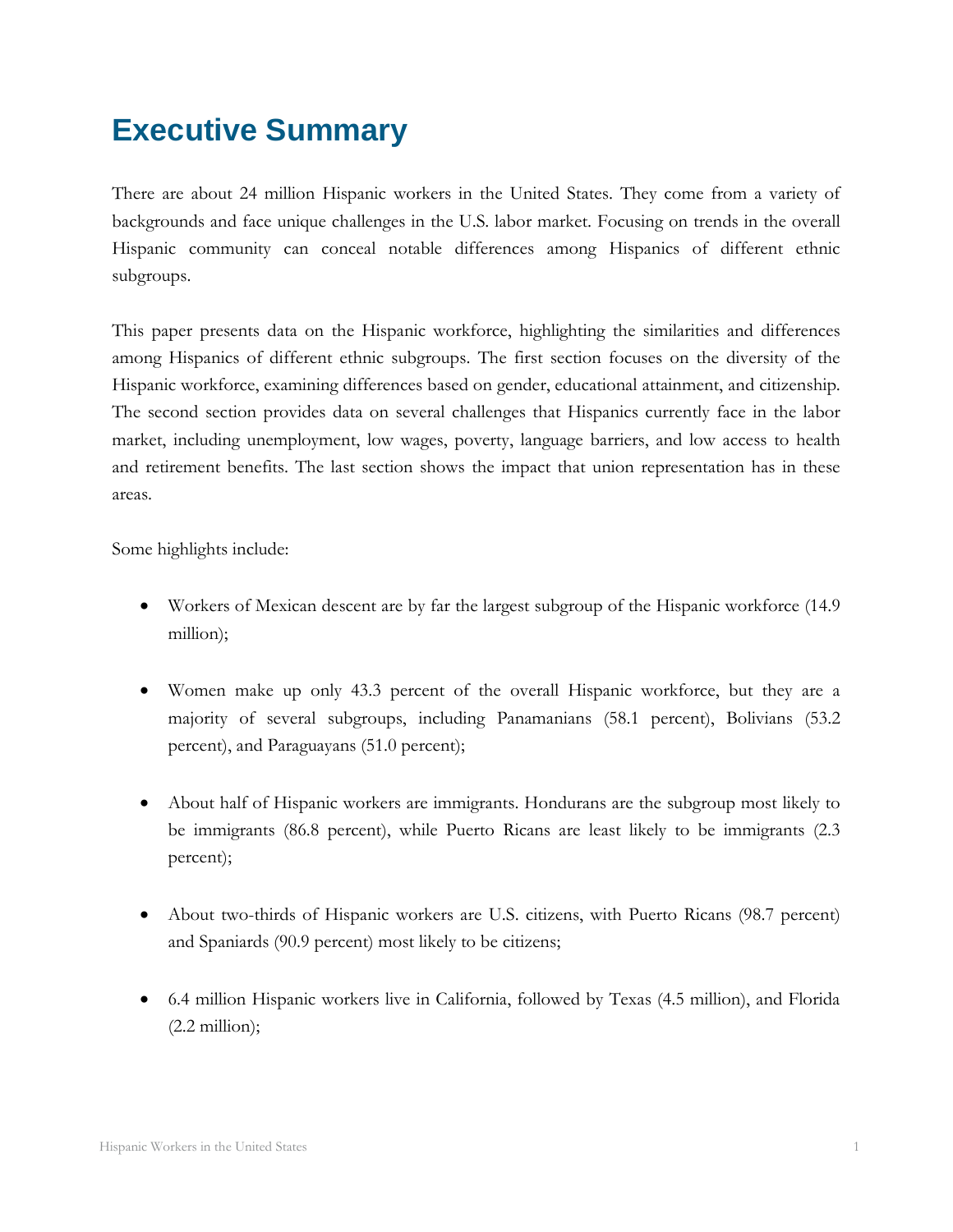- 15.4 percent of Hispanic workers have a college degree or more. Venezuelans are the most likely to have a college degree (52.0 percent);
- The most common industry for Hispanic women is restaurants (10.3 percent), while the most common for men is construction (17.5 percent);
- The most common occupation for Hispanic women is maid or housekeeper (6.4 percent), and the most common for men is construction laborer (5.0 percent);
- In 2014, the unemployment rate for Hispanics was about 8.5 percent. Puerto Ricans had the highest unemployment rate (11.2 percent);
- In addition to having lower wages, wage inequality among Hispanic workers has generally been lower than among workers of other races/ethnicities;
- Hispanic workers in general are more likely than workers of any other race/ethnicity to be in poverty. Among Hispanics, Guatemalans are most likely to be members of the working poor (19.1 percent);
- About 30 percent of Hispanic workers do not have health insurance, but over half of Guatemalan and Honduran workers lack health insurance;
- About 17 percent of Hispanic workers live in what the U.S. Census Bureau defines as a limited English speaking household. This is even more likely for Guatemalan (40.7 percent), and Honduran (38.5 percent) workers;
- Hispanic union workers earn 24.9 percent (about \$3.99 per hour) more than their non-union peers, are 30.3 percentage points more likely to have employer-provided health insurance, and are 27.7 percentage points more likely to have employer-sponsored retirement plans.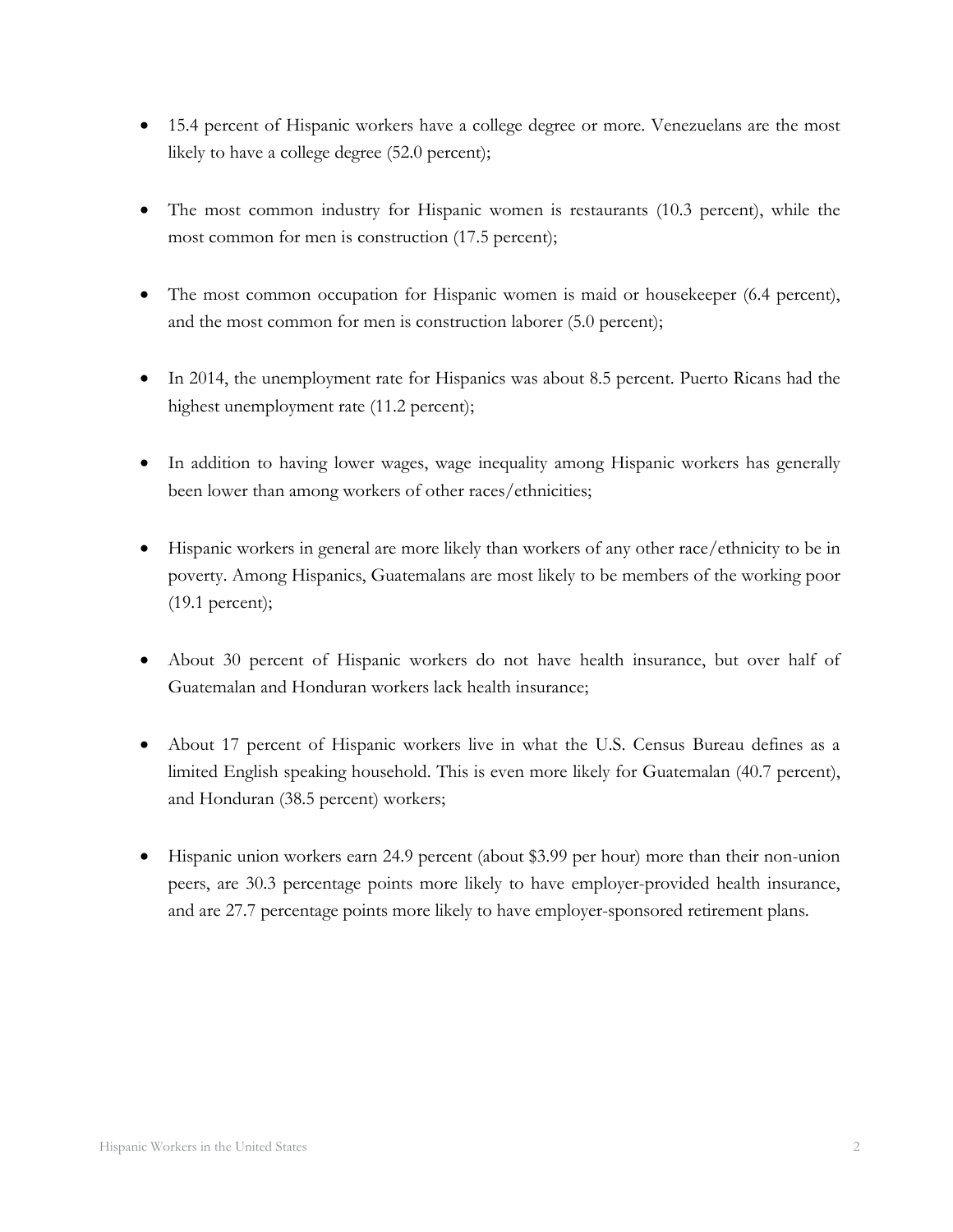# <span id="page-4-0"></span>**Introduction**

There are about 24 million workers of Hispanic descent in the United States.<sup>[1](#page-4-2)</sup> Although Hispanic workers are often referred to as one homogeneous group, in reality, they come from a variety of backgrounds and face a multitude of challenges in the current labor market. This paper uses U.S. Census Bureau data to provide a broad overview of the Hispanic workforce in the U.S.<sup>[2](#page-4-3)</sup>

The first section of this report focuses on the diversity of the Hispanic workforce, addressing topics like gender, educational attainment, citizenship, and state of residence and how these differ for Hispanics of various origin groups. The second section provides data on some challenges that Hispanics currently face in the labor market, including unemployment, low wages and poverty, language barriers, and low access to health and retirement benefits. The last section shows how labor unions have responded to these challenges.

# <span id="page-4-1"></span>**1 Diversity**

Hispanic workers come from diverse backgrounds. Focusing on trends in the overall Hispanic community can obscure notable differences among Hispanics of different origin groups. This section focuses on demographic differences within the Hispanic workforce in the U.S., including origin group, gender, citizenship status, educational attainment, state of residence, industry, and occupation.

<span id="page-4-2"></span><sup>1</sup> The race/ethnicity categories used in this paper are mutually exclusive. Black, Asian, and white refer to non-Hispanic people of those races. Hispanic refers to people who identify themselves as having Hispanic ethnicity, and they may be of any race. For more on the U.S. Census Bureau's data on Hispanics, please see [http://www.census.gov/topics/population/hispanic](http://www.census.gov/topics/population/hispanic-origin/about.html)[origin/about.html.](http://www.census.gov/topics/population/hispanic-origin/about.html)   $\overline{a}$ 

<span id="page-4-3"></span><sup>2</sup> For more on the data used in this report, see the Data Appendix.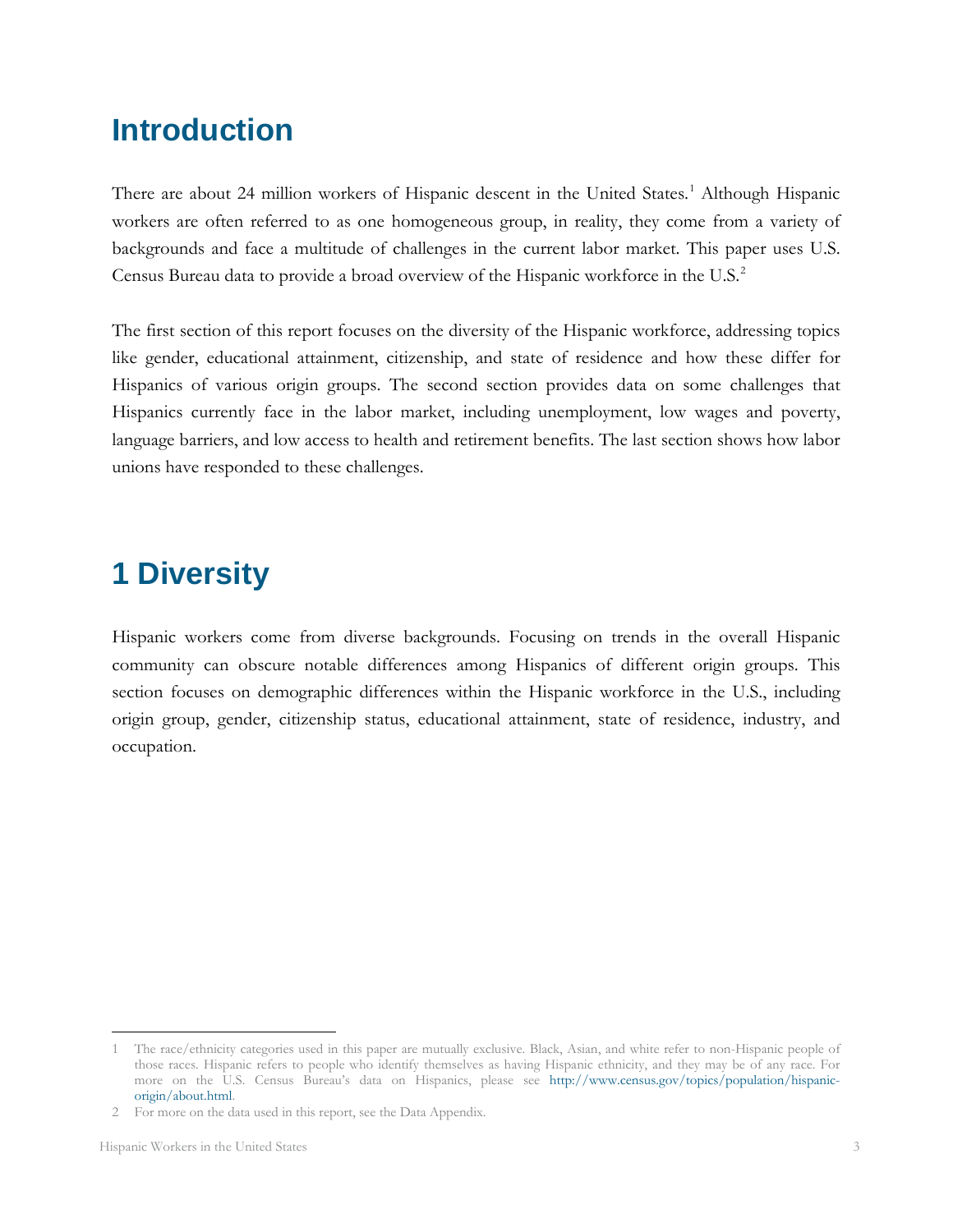# <span id="page-5-0"></span>**Hispanic Origin**

There are 24.0 million Hispanic workers in the United States (**Figure 1-1** and **Table 1-1**). Hispanic workers make up 16.2 percent of the U.S. workforce, and come from a variety of different backgrounds. The largest group by far is workers of Mexican descent, who comprise 62.1 percent of the Hispanic workforce (14.9 million). The second largest group is those of Puerto Rican descent, who make up 8.7 percent of the Hispanic workforce (2.1 million). Salvadorans (1.1 million), Cubans (1.0 million), and Dominicans (780,000) are the next largest origin groups.

| <b>FIGURE 1-1</b>                                                            |             |           |        | <b>TABLE 1-1</b>                                                             |         |                                   |
|------------------------------------------------------------------------------|-------------|-----------|--------|------------------------------------------------------------------------------|---------|-----------------------------------|
| Distribution of Hispanic Workers, by Origin Group, 2014                      |             |           |        | Distribution of Hispanic Workers, by Origin Group, 2014                      |         |                                   |
| <b>HISPANIC</b><br>Mexican                                                   |             | 14,870    | 23,963 | Hispanic                                                                     | Percent | Thousands<br>of Workers<br>23,963 |
| Puerto Rican 2,093                                                           |             |           |        | As share of total U.S. workforce                                             | 16.2    |                                   |
| Salvadoran 1,054                                                             |             |           |        |                                                                              |         |                                   |
| Cuban $\Box$ 974                                                             |             |           |        | Mexican                                                                      | 62.1    | 14,870                            |
| Dominican 1778                                                               |             |           |        | Puerto Rican                                                                 | 8.7     | 2,093                             |
| All Other   691                                                              |             |           |        | Cuban                                                                        | 4.1     | 974                               |
| Guatemalan   662                                                             |             |           |        | Dominican                                                                    | 3.2     | 778                               |
| Colombian   550                                                              |             |           |        | Costa Rican                                                                  | 0.3     | 70                                |
| Honduran                                                                     | 382         |           |        | Guatemalan                                                                   | 2.8     | 662                               |
| Ecuadorian                                                                   | 340         |           |        | Honduran                                                                     | 1.6     | 382                               |
| Spaniard                                                                     | 338         |           |        | Nicaraguan                                                                   | 0.9     | 221                               |
| Peruvian                                                                     | 333         |           |        | Panamanian                                                                   | 0.4     | 87                                |
| Nicaraguan                                                                   | 221         |           |        | Salvadoran                                                                   | 4.4     | 1,054                             |
| Venezuelan                                                                   | 151         |           |        | Other Central American                                                       | 0.1     | 22                                |
| Argentinean                                                                  | 141         |           |        | Argentinean                                                                  | 0.6     | 141                               |
| Panamanian                                                                   | 87          |           |        | Bolivian                                                                     | 0.2     | 58                                |
| Chilean                                                                      | 75          |           |        | Chilean                                                                      | 0.3     | 75                                |
| Costa Rican                                                                  | 70          |           |        | Colombian                                                                    | 2.3     | 550                               |
| Bolivian                                                                     | 58          |           |        | Ecuadorian                                                                   | 1.4     | 340                               |
| Uruguayan                                                                    | 37          |           |        | Paraguayan                                                                   | 0.1     | 16                                |
| Other Central American                                                       | 22          |           |        | Peruvian                                                                     | 1.4     | 333                               |
| Other South American                                                         | 19          |           |        | Uruguayan                                                                    | 0.2     | 37                                |
| Paraguayan                                                                   | 16          |           |        | Venezuelan                                                                   | 0.6     | 151                               |
|                                                                              | 0<br>10,000 | 20,000    | 30,000 | Other South American                                                         | 0.1     | 19                                |
|                                                                              |             |           |        | Spaniard                                                                     | 1.4     | 338                               |
|                                                                              |             | Thousands |        | All Other                                                                    | 2.9     | 691                               |
| Source and notes: CEPR analysis of American Community Survey<br>(ACS), 2014. |             |           |        | Source and notes: CEPR analysis of American Community<br>Survey (ACS), 2014. |         |                                   |

(ACS), 2014.

Hispanic Workers in the United States 4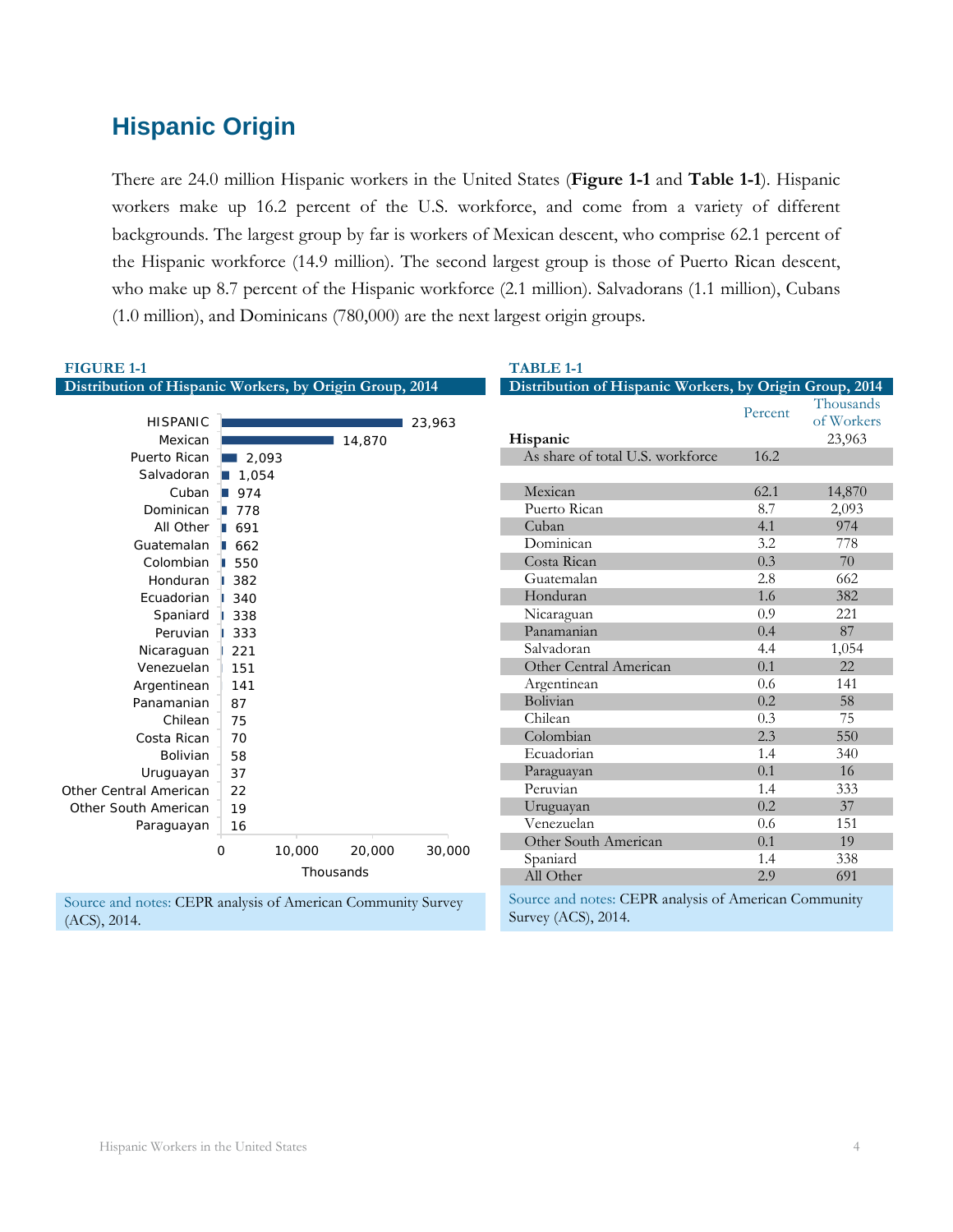# <span id="page-6-0"></span>**Gender**

Although women make up only 43.3 percent of the overall Hispanic workforce (the lowest of all races/ethnicities), they make up over half of the workforce among several Hispanic subgroups (**Figure 1-2** and **Table 1-2**). For example, 58.1 percent of workers of Panamanian descent are women, followed by 53.2 percent of Bolivian workers, and 51.0 percent of Paraguayan workers. The three origin groups with the lowest share of women workers are Guatemalans (33.3 percent), other South Americans (38.9 percent), and Hondurans (40.5 percent).

| Hispanic Workers, by Origin Group and Gender, 2014<br>Female<br>43.3 |
|----------------------------------------------------------------------|
|                                                                      |
|                                                                      |
|                                                                      |
| 41.6                                                                 |
| 48.4                                                                 |
| 45.0                                                                 |
| 50.7                                                                 |
|                                                                      |
|                                                                      |
| 33.3                                                                 |
| 40.5                                                                 |
| 49.4                                                                 |
| 58.1                                                                 |
| 41.4                                                                 |
| 45.7                                                                 |
| 42.4                                                                 |
| 53.2                                                                 |
| 49.8                                                                 |
| 51.0                                                                 |
| 43.1                                                                 |
| 51.0                                                                 |
| 49.7                                                                 |
| 40.8                                                                 |
| 47.6                                                                 |
| 38.9                                                                 |
| 47.8                                                                 |
|                                                                      |
| 49.0                                                                 |
|                                                                      |
| 47.2                                                                 |
| 54.2                                                                 |
| 48.4                                                                 |
| 45.4<br>Samuel and notes: CEDD anolysis of American Community        |

Source and notes: CEPR analysis of American Community Survey (ACS), 2014.

Source and notes: CEPR analysis of American Community Survey (ACS), 2014.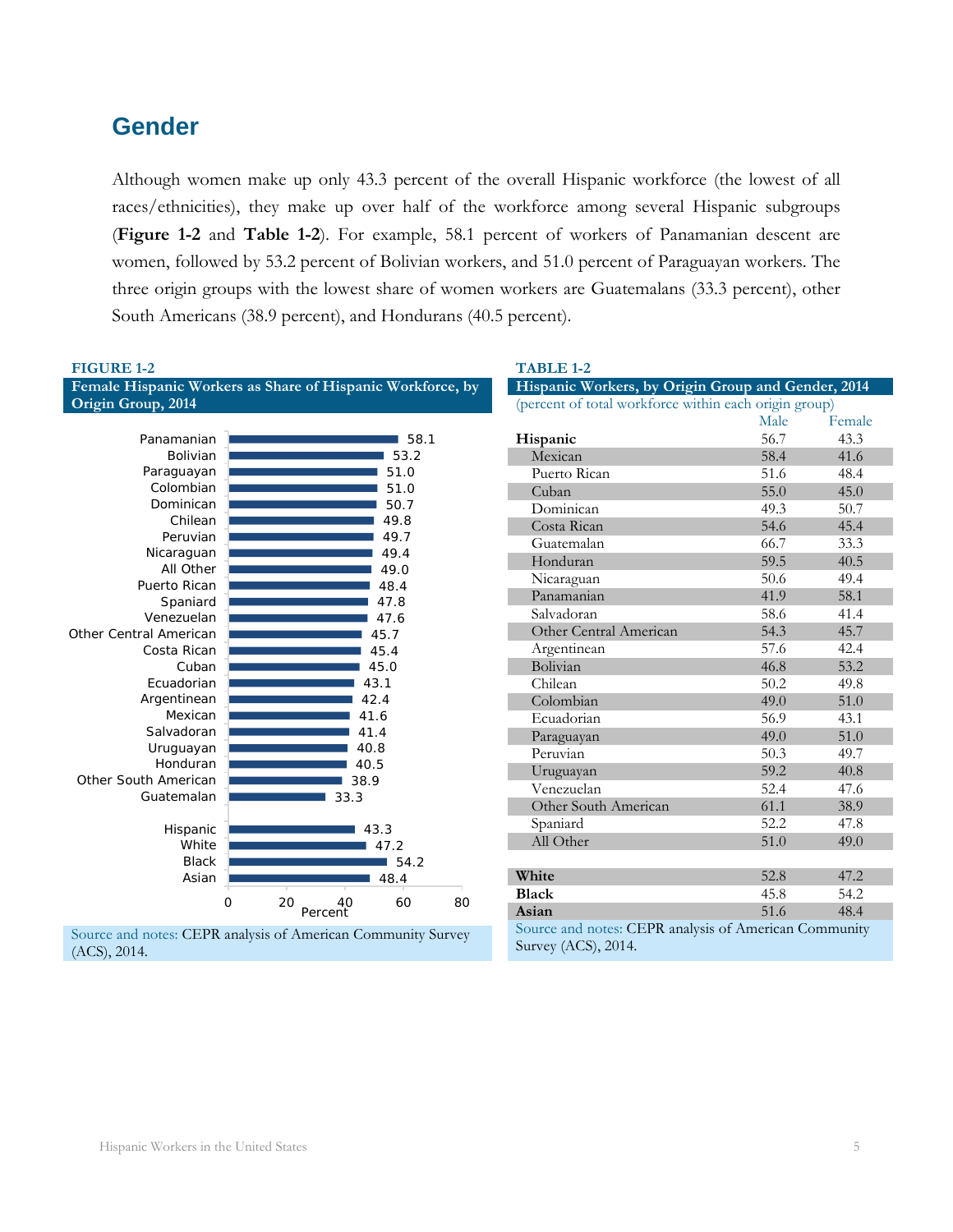# <span id="page-7-0"></span>**Immigrants and Citizenship**

About half (49.8 percent) of Hispanic workers are immigrants (**Figure 1-3**). In comparison, 71.1 percent of Asian workers are immigrants, followed by 12.6 percent of Black workers, and 4.3 percent of white workers.

Hispanic workers of Honduran descent are the group most likely to be immigrants (86.8 percent), followed by Paraguayans (85.0 percent), Guatemalans (84.8 percent), Uruguayans (81.1 percent), and Venezuelans (80.4 percent). Hispanic workers of Puerto Rican descent are by far the least likely to be immigrants (2.3 percent), followed by Spaniards (17.9 percent), all other (23.2 percent), Mexicans (48.4 percent), and Panamanians (54.0 percent).

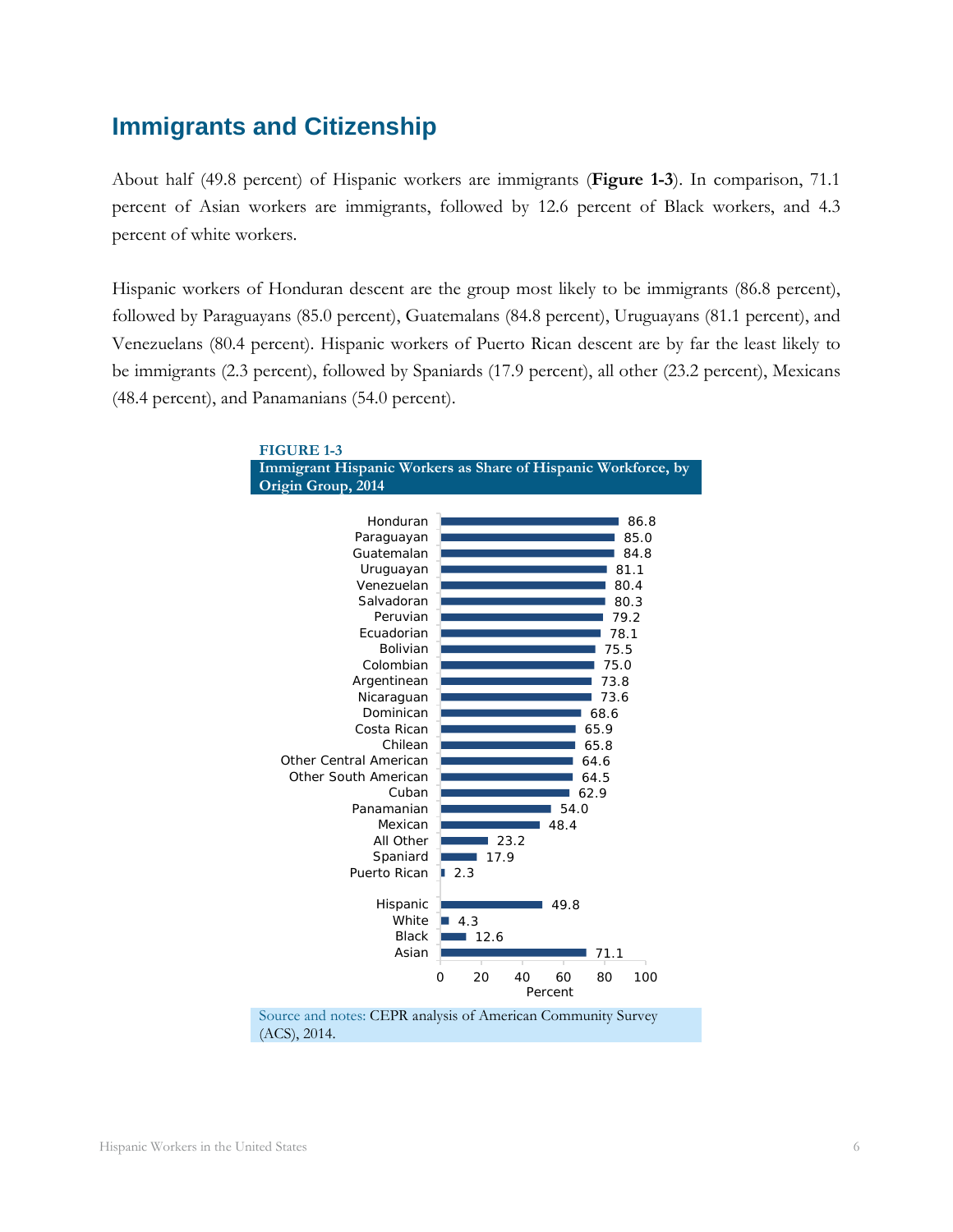About two-thirds (67.0 percent) of Hispanic workers are U.S. citizens (**Figure 1-4** and **Table 1-3**). A large majority of white and Black workers are citizens (98.3 percent and 95.1 percent, respectively). Also, 73.0 percent of Asian workers are U.S. citizens.

Hispanic workers of Puerto Rican descent are most likely to be U.S. citizens (98.7 percent), followed by Spaniards (90.9 percent) and all other (87.8 percent). Hondurans are the least likely to be citizens (31.9 percent), followed by Guatemalans (34.2 percent) and Salvadorans (45.1 percent).

| <b>FIGURE 1-4</b>                |                                                       | <b>TABLE 1-3</b>                                           |         |                      |         |
|----------------------------------|-------------------------------------------------------|------------------------------------------------------------|---------|----------------------|---------|
|                                  | U.S. Citizen Hispanic Workers as Share of Hispanic    | Hispanic Workers, by Origin Group, Immigrant Status, 2014  |         |                      |         |
| Workforce, by Origin Group, 2014 |                                                       | (percent of workers within each origin group)              |         |                      |         |
|                                  |                                                       |                                                            |         | Share of             |         |
|                                  |                                                       |                                                            | All     | Foreign Born         |         |
| Puerto Rican                     | 198.7                                                 |                                                            | Foreign | Who Are              | U.S.    |
| Spaniard                         | 90.9                                                  |                                                            | Born    | Naturalized          | Citizen |
| All Other                        | 87.8                                                  |                                                            |         | <b>U.S. Citizens</b> |         |
| Panamanian                       | 82.8                                                  | Hispanic                                                   | 49.8    | 33.7                 | 67.0    |
| Other South American             | 76.9                                                  | Mexican                                                    | 48.4    | 27.5                 | 64.9    |
| Cuban                            | 71.5                                                  | Puerto Rican                                               | 2.3     | 42.8                 | 98.7    |
| Chilean                          | 69.9                                                  | Cuban                                                      | 62.9    | 54.7                 | 71.5    |
| Colombian                        | 69.8                                                  | Dominican                                                  | 68.6    | 54.6                 | 68.9    |
| Dominican                        | 68.9                                                  | Costa Rican                                                | 65.9    | 42.8                 | 62.3    |
| Nicaraguan                       | 67.1                                                  | Guatemalan                                                 | 84.8    | 22.4                 | 34.2    |
| Mexican                          | 64.9                                                  | Honduran                                                   | 86.8    | 21.5                 | 31.9    |
| Costa Rican                      | 62.3                                                  | Nicaraguan                                                 | 73.6    | 55.3                 | 67.1    |
| Argentinean                      | 61.3                                                  | Panamanian                                                 | 54.0    | 68.0                 | 82.8    |
| Peruvian                         | 61.2                                                  | Salvadoran                                                 | 80.3    | 31.7                 | 45.1    |
| Other Central American           | 60.9                                                  | Other Central American                                     | 64.6    | 39.5                 | 60.9    |
| <b>Bolivian</b>                  | 58.9                                                  | Argentinean                                                | 73.8    | 47.5                 | 61.3    |
| Venezuelan                       | 58.3                                                  | Bolivian                                                   | 75.5    | 45.5                 | 58.9    |
| Ecuadorian                       | 55.2                                                  | Chilean                                                    | 65.8    | 54.2                 | 69.9    |
| Uruguayan                        | 51.7                                                  | Colombian                                                  | 75.0    | 59.7                 | 69.8    |
| Paraguayan                       | 49.3                                                  | Ecuadorian                                                 | 78.1    | 42.6                 | 55.2    |
| Salvadoran<br>Guatemalan         | 45.1                                                  | Paraguayan                                                 | 85.0    | 40.3                 | 49.3    |
|                                  | 34.2                                                  | Peruvian                                                   | 79.2    | 51.1                 | 61.2    |
| Honduran                         | 31.9                                                  | Uruguayan                                                  | 81.1    | 40.4                 | 51.7    |
| Hispanic                         | $\blacksquare$ 67.0                                   | Venezuelan                                                 | 80.4    | 48.1                 | 58.3    |
| White                            | 98.3                                                  | Other South American                                       | 64.5    | 64.1                 | 76.9    |
| <b>Black</b>                     | 95.1                                                  | Spaniard                                                   | 17.9    | 49.4                 | 90.9    |
| Asian                            | 73.0                                                  | All Other                                                  | 23.2    | 47.6                 | 87.8    |
|                                  |                                                       |                                                            |         |                      |         |
|                                  | 0 10 20 30 40 50 60 70 80 90 100                      | White                                                      | 4.3     | 61.1                 | 98.3    |
|                                  | Percent                                               | <b>Black</b>                                               | 12.6    | 61.3                 | 95.1    |
|                                  |                                                       | Asian                                                      | 71.1    | 62.0                 | 73.0    |
|                                  | Source and notes: CEPR analysis of American Community | Source and notes: CEPR analysis of American                |         |                      |         |
|                                  |                                                       | $C = \frac{1}{2} C = \frac{(1000)(0.0014)}{(1000)(0.014)}$ |         |                      |         |

Survey (ACS), 2014.

Community Survey (ACS), 2014. US Citizen includes US and foreign born.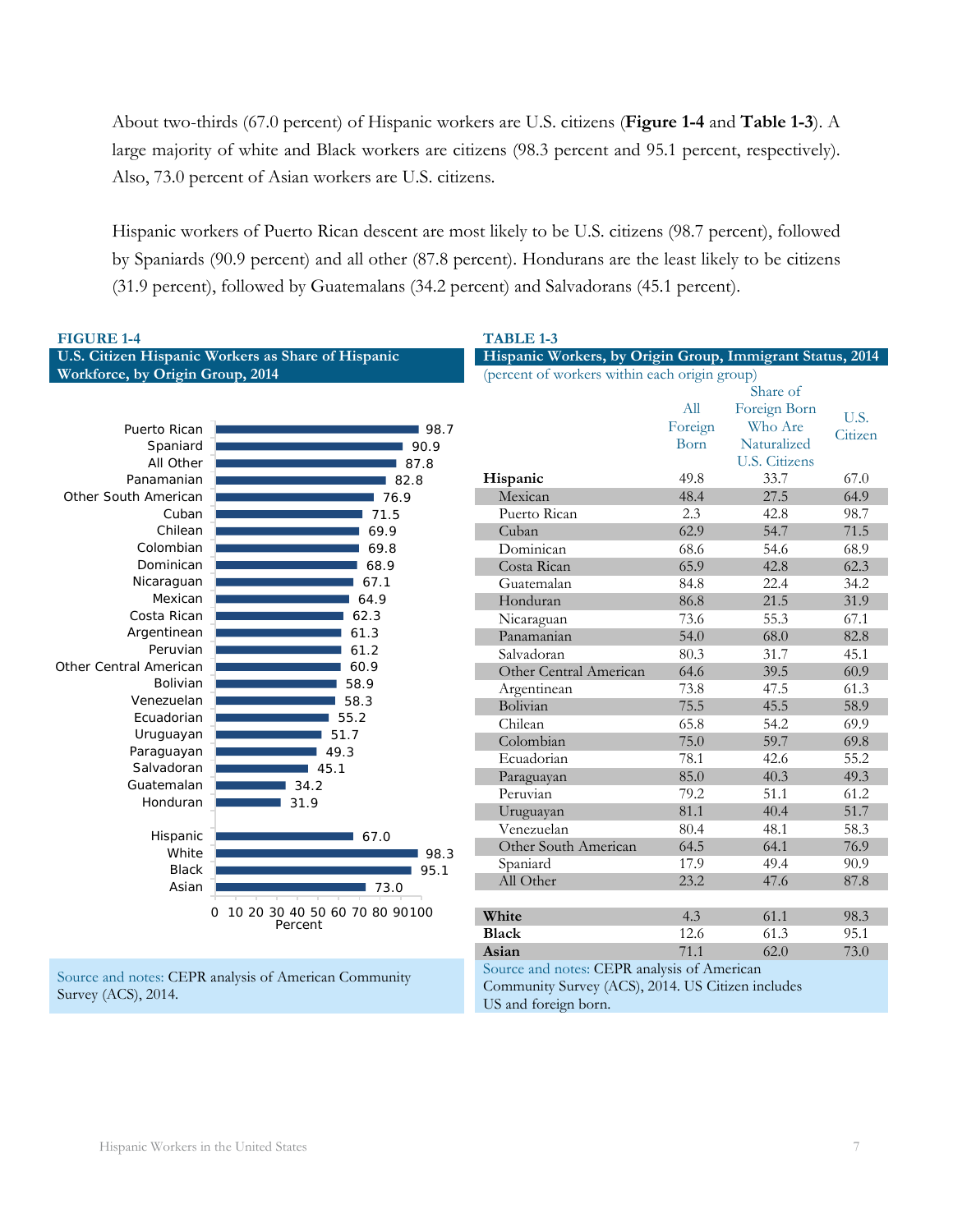# <span id="page-9-0"></span>**State of Residence**

Hispanic workers can be found in every state and the District of Colombia, but are most likely to live in the state of California, where 6.4 million of Hispanic workers live (**Figure 1-5** and **Figure 1- 6**). The next highest concentration of Hispanic workers is in Texas (4.5 million), followed by Florida (2.2 million), New York (1.6 million), and Illinois (970,000).

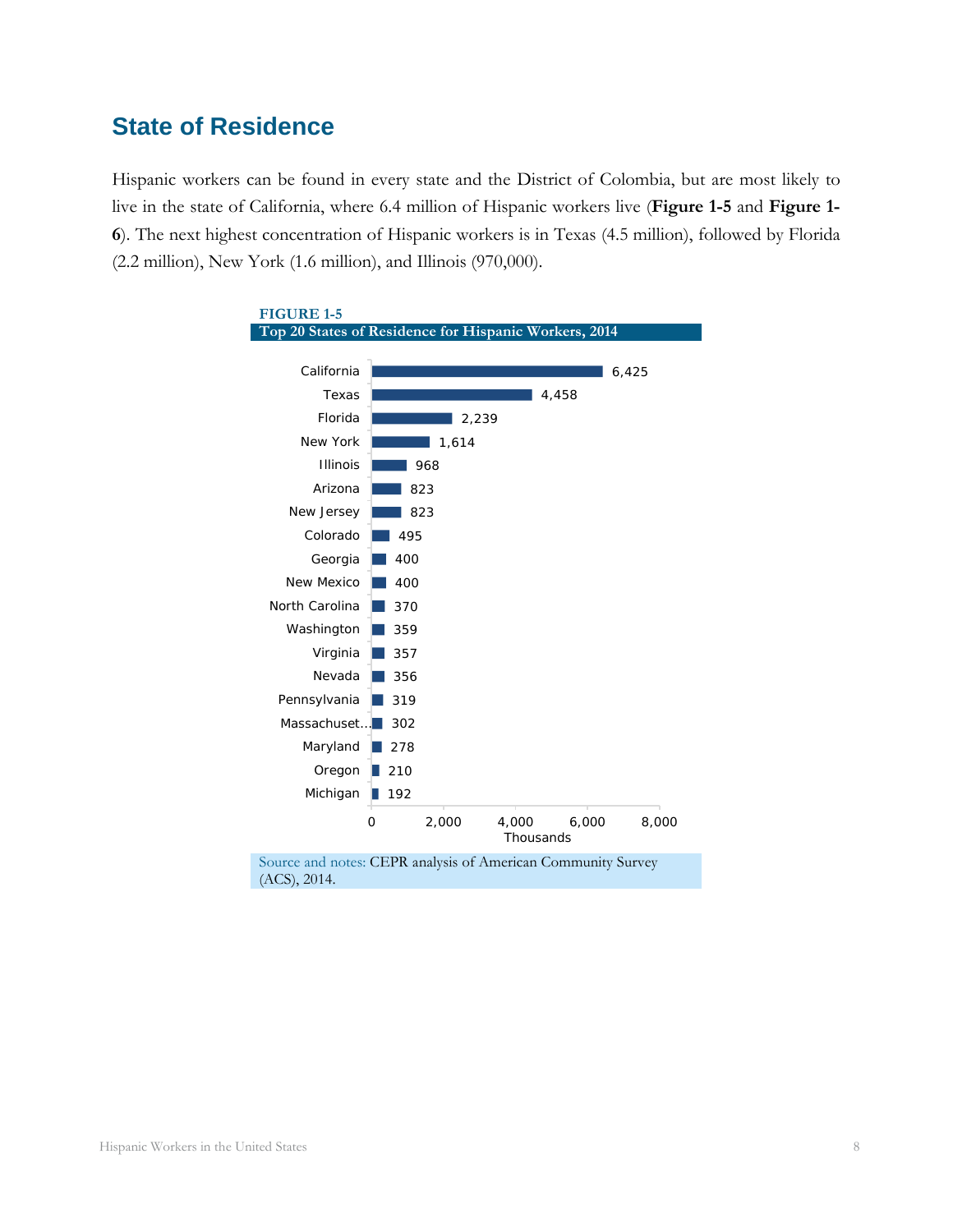**FIGURE 1-6 Distribution of Hispanic Workers, by State, Percent, 2014**

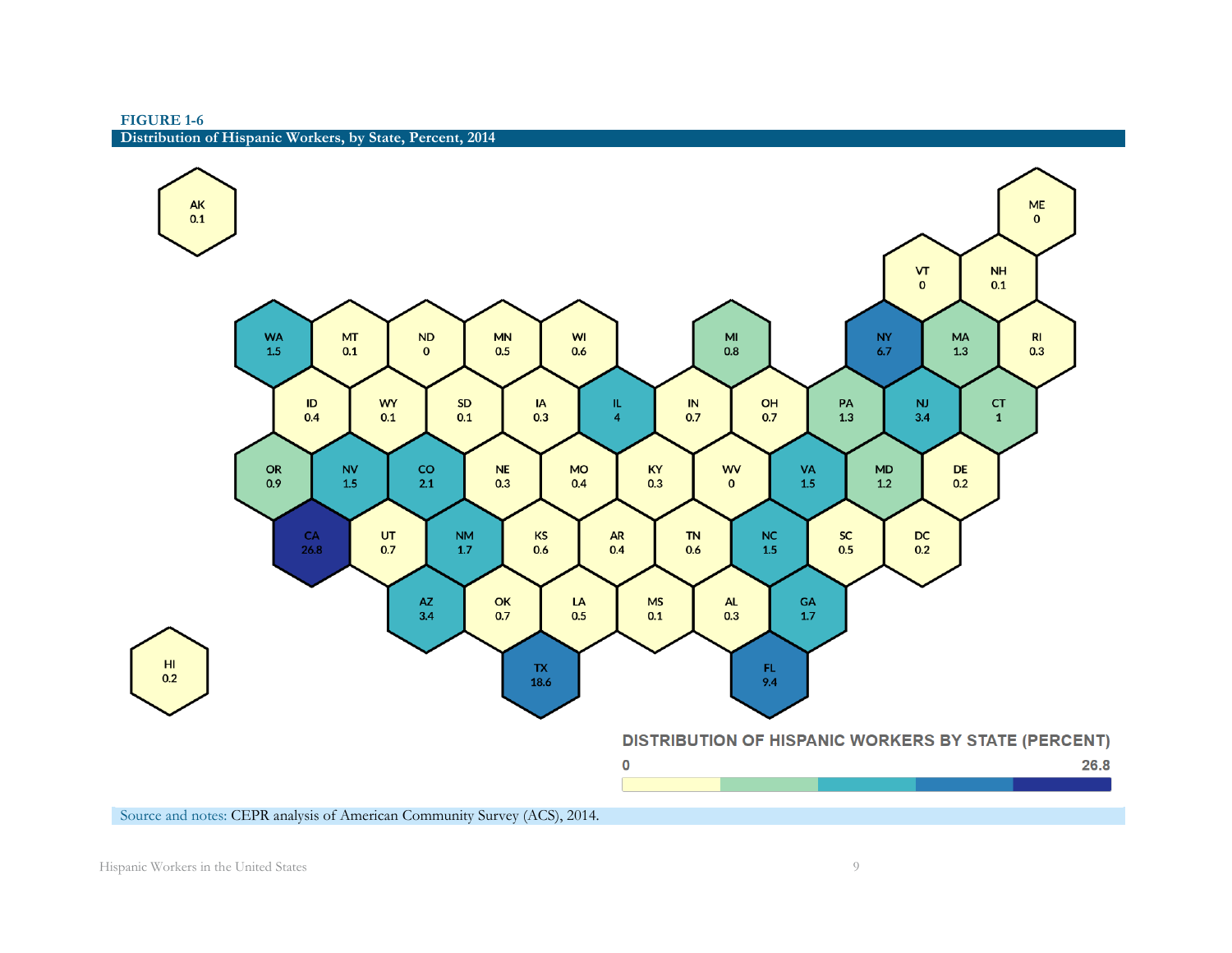# <span id="page-11-0"></span>**Educational Attainment**

Overall, Hispanic workers have a lower level of educational attainment than workers of other races/ethnicities. 15.4 percent of Hispanic workers (18.6 percent of women and 12.9 percent of men) have a college degree or more (**Figure 1-7** and **Figure 1-8**). Asian workers have a much higher level of educational attainment, with 53.3 percent having a college degree or more (52.4 percent of women and 54.2 percent of men). 37.3 percent of white workers have a college degree or more (38.9 percent of women and 35.8 percent of men), as do 24.0 percent of Black workers (26.3 percent of women and 21.2 percent of men).



Among Hispanic workers, there are striking differences by origin group. Venezuelan workers have the highest level of educational attainment, with 52.0 percent of them having a college degree or more (52.3 percent of women and 51.7 percent of men). Argentinean workers have the second highest educational attainment, with 40.8 percent having a college degree or more (44.8 percent of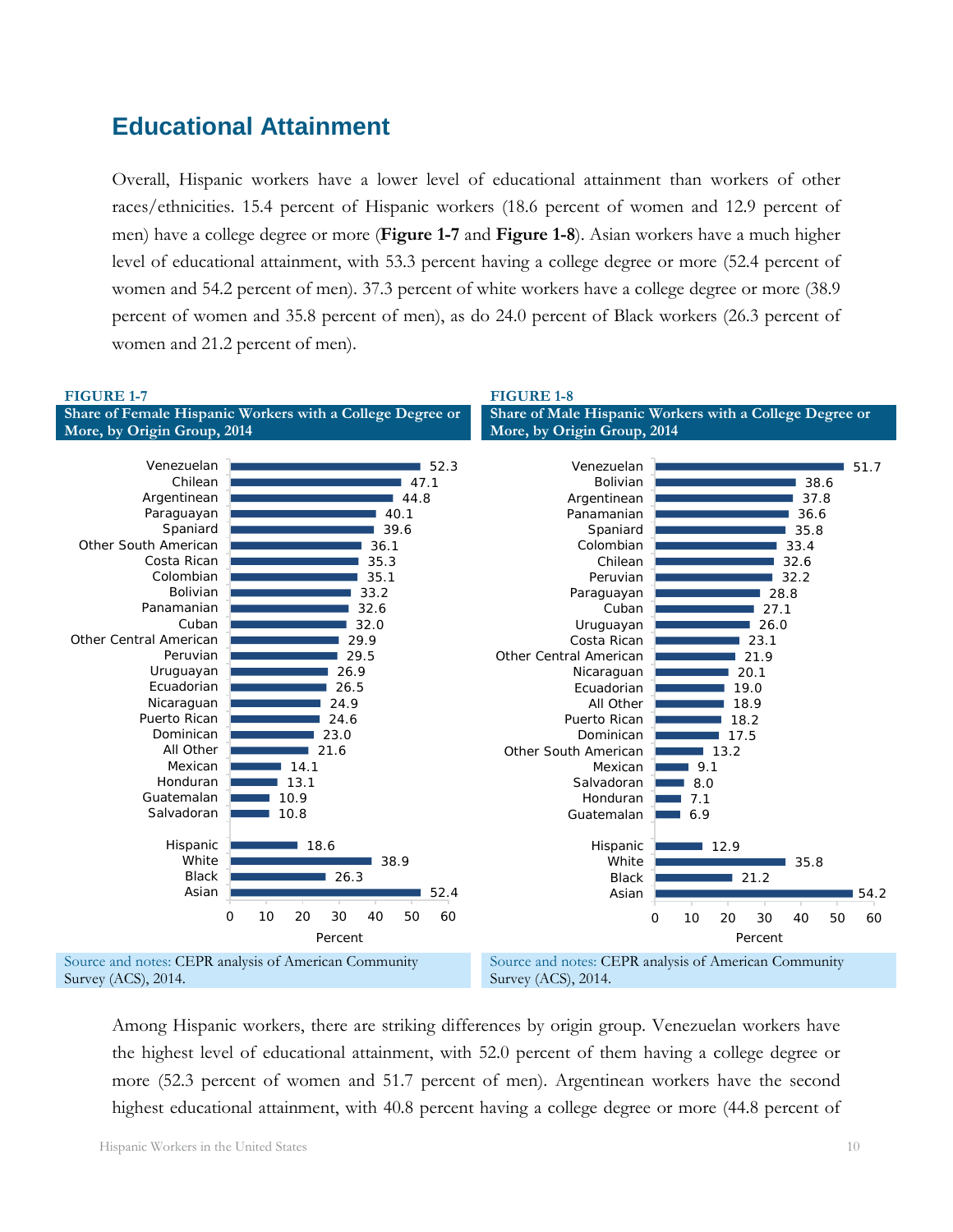women and 37.8 percent of men). 39.8 percent of Chilean workers (47.1 percent of women and 32.6 percent of men) and 37.6 percent of Spanish workers (39.6 percent of women and 35.8 percent of men) have a college degree or more.

There is also a high percentage of Hispanic workers who never obtained a high school diploma (**Figure 1-9**, **Figure 1-10**, and **Table 1-4**). Overall, 27.7 percent of Hispanic workers have not completed high school (21.9 percent of women and 32.1 percent of men). The origin groups with the highest shares of workers with less than a high school degree are Guatemalans (50.0 percent overall, 40.3 percent of women, and 54.9 percent of men), Hondurans (43.4 percent overall, 35.5 percent of women, and 48.7 percent of men), Salvadorans (42.3 percent overall, 37.6 percent of women, and 45.6 percent of men), Mexicans (32.2 percent overall, 25.8 percent of women, and 36.8 percent of men), and Ecuadorians (23.0 percent overall, 17.9 percent of women, and 26.9 percent of men).



Source and notes: CEPR analysis of American Community Survey (ACS), 2014.

Source and notes: CEPR analysis of American Community Survey (ACS), 2014.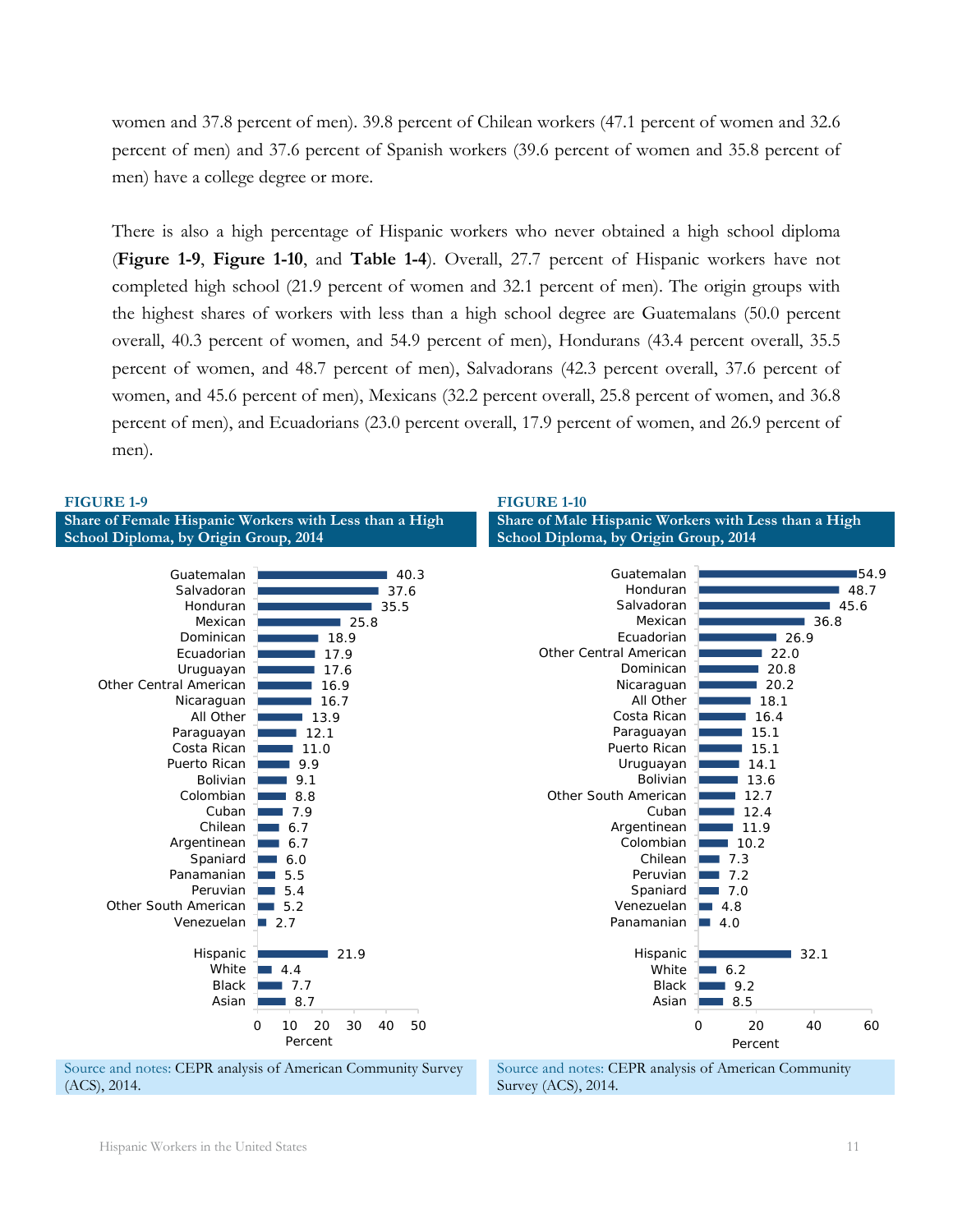#### **TABLE 1-4**

#### **Hispanic Workers, by Origin Group, Gender, and Educational Attainment, 2014**

(percent of all workers within each origin and gender group)

|                           |         | Less than High School |         |      | <b>High School</b> |      |      | Some College |      |      | College or More |      |
|---------------------------|---------|-----------------------|---------|------|--------------------|------|------|--------------|------|------|-----------------|------|
|                           | Men     | Women                 | All     | Men  | Women              | All  | Men  | Women        | All  | Men  | Women           | All  |
| Hispanic                  | 32.1    | 21.9                  | 27.7    | 29.7 | 26.2               | 28.2 | 25.2 | 33.3         | 28.7 | 12.9 | 18.6            | 15.4 |
| Mexican                   | 36.8    | 25.8                  | 32.2    | 30.3 | 27.5               | 29.1 | 23.8 | 32.7         | 27.5 | 9.1  | 14.1            | 11.2 |
| Puerto Rican              | 15.1    | 9.9                   | 12.6    | 34.0 | 25.4               | 29.9 | 32.7 | 40.0         | 36.3 | 18.2 | 24.6            | 21.3 |
| Cuban                     | 12.4    | 7.9                   | 10.4    | 32.6 | 26.5               | 29.8 | 28.0 | 33.6         | 30.5 | 27.1 | 32.0            | 29.3 |
| Dominican                 | 20.8    | 18.9                  | 19.8    | 30.6 | 24.0               | 27.3 | 31.2 | 34.1         | 32.7 | 17.5 | 23.0            | 20.3 |
| Costa Rican               | 16.4    | 11.0                  | 13.9    | 29.1 | 18.2               | 24.1 | 31.5 | 35.5         | 33.3 | 23.1 | 35.3            | 28.6 |
| Guatemalan                | 54.9    | 40.3                  | 50.0    | 22.9 | 23.6               | 23.1 | 15.3 | 25.3         | 18.6 | 6.9  | 10.9            | 8.2  |
| Honduran                  | 48.7    | 35.5                  | 43.4    | 28.1 | 27.2               | 27.8 | 16.1 | 24.2         | 19.4 | 7.1  | 13.1            | 9.5  |
| Nicaraguan                | 20.2    | 16.7                  | 18.5    | 29.5 | 26.9               | 28.2 | 30.3 | 31.5         | 30.9 | 20.1 | 24.9            | 22.5 |
| Panamanian                | 4.0     | 5.5                   | 4.9     | 22.5 | 17.7               | 19.7 | 36.9 | 44.2         | 41.2 | 36.6 | 32.6            | 34.3 |
| Salvadoran                | 45.6    | 37.6                  | 42.3    | 28.2 | 27.8               | 28.0 | 18.3 | 23.9         | 20.6 | 8.0  | 10.8            | 9.1  |
| Other Central<br>American | 22.0    | 16.9                  | 19.6    | 31.9 | 21.5               | 27.1 | 24.3 | 31.7         | 27.7 | 21.9 | 29.9            | 25.6 |
| Argentinean               | 11.9    | 6.7                   | 9.7     | 22.5 | 19.0               | 21.0 | 27.8 | 29.4         | 28.5 | 37.8 | 44.8            | 40.8 |
| Bolivian                  | 13.6    | 9.1                   | 11.2    | 15.1 | 17.4               | 16.3 | 32.8 | 40.3         | 36.8 | 38.6 | 33.2            | 35.8 |
| Chilean                   | 7.3     | 6.7                   | $7.0\,$ | 22.5 | 15.4               | 19.0 | 37.7 | 30.8         | 34.3 | 32.6 | 47.1            | 39.8 |
| Colombian                 | 10.2    | 8.8                   | 9.5     | 24.6 | 23.1               | 23.8 | 31.9 | 33.0         | 32.5 | 33.4 | 35.1            | 34.3 |
| Ecuadorian                | 26.9    | 17.9                  | 23.0    | 28.8 | 23.6               | 26.6 | 25.3 | 32.0         | 28.2 | 19.0 | 26.5            | 22.2 |
| Paraguayan                | 15.1    | 12.1                  | 13.6    | 14.0 | 20.1               | 17.1 | 42.1 | 27.7         | 34.8 | 28.8 | 40.1            | 34.6 |
| Peruvian                  | 7.2     | 5.4                   | 6.3     | 24.7 | 25.2               | 24.9 | 36.0 | 39.9         | 37.9 | 32.2 | 29.5            | 30.9 |
| Uruguayan                 | 14.1    | 17.6                  | 15.5    | 34.1 | 25.2               | 30.5 | 25.8 | 30.2         | 27.6 | 26.0 | 26.9            | 26.4 |
| Venezuelan                | 4.8     | 2.7                   | 3.8     | 15.2 | 11.2               | 13.3 | 28.3 | 33.8         | 30.9 | 51.7 | 52.3            | 52.0 |
| Other South<br>American   | 12.7    | 5.2                   | 9.8     | 34.6 | 25.4               | 31.0 | 39.5 | 33.4         | 37.1 | 13.2 | 36.1            | 22.1 |
| Spaniard                  | $7.0\,$ | 6.0                   | 6.5     | 20.9 | 16.8               | 18.9 | 36.4 | 37.6         | 37.0 | 35.8 | 39.6            | 37.6 |
| All Other                 | 18.1    | 13.9                  | 16.0    | 29.3 | 24.5               | 26.9 | 33.8 | 40.0         | 36.9 | 18.9 | 21.6            | 20.2 |
|                           |         |                       |         |      |                    |      |      |              |      |      |                 |      |
| White                     | 6.2     | 4.4                   | 5.3     | 26.5 | 21.6               | 24.2 | 31.5 | 35.0         | 33.2 | 35.8 | 38.9            | 37.3 |
| <b>Black</b>              | 9.2     | 7.7                   | 8.4     | 33.2 | 24.9               | 28.7 | 36.4 | 41.1         | 39.0 | 21.2 | 26.3            | 24.0 |
| Asian                     | 8.5     | 8.7                   | 8.6     | 14.9 | 14.7               | 14.8 | 22.4 | 24.2         | 23.3 | 54.2 | 52.4            | 53.3 |

Source and notes: CEPR analysis of American Community Survey (ACS), 2014. College or more refers to those with a four-year college degree or advanced degree.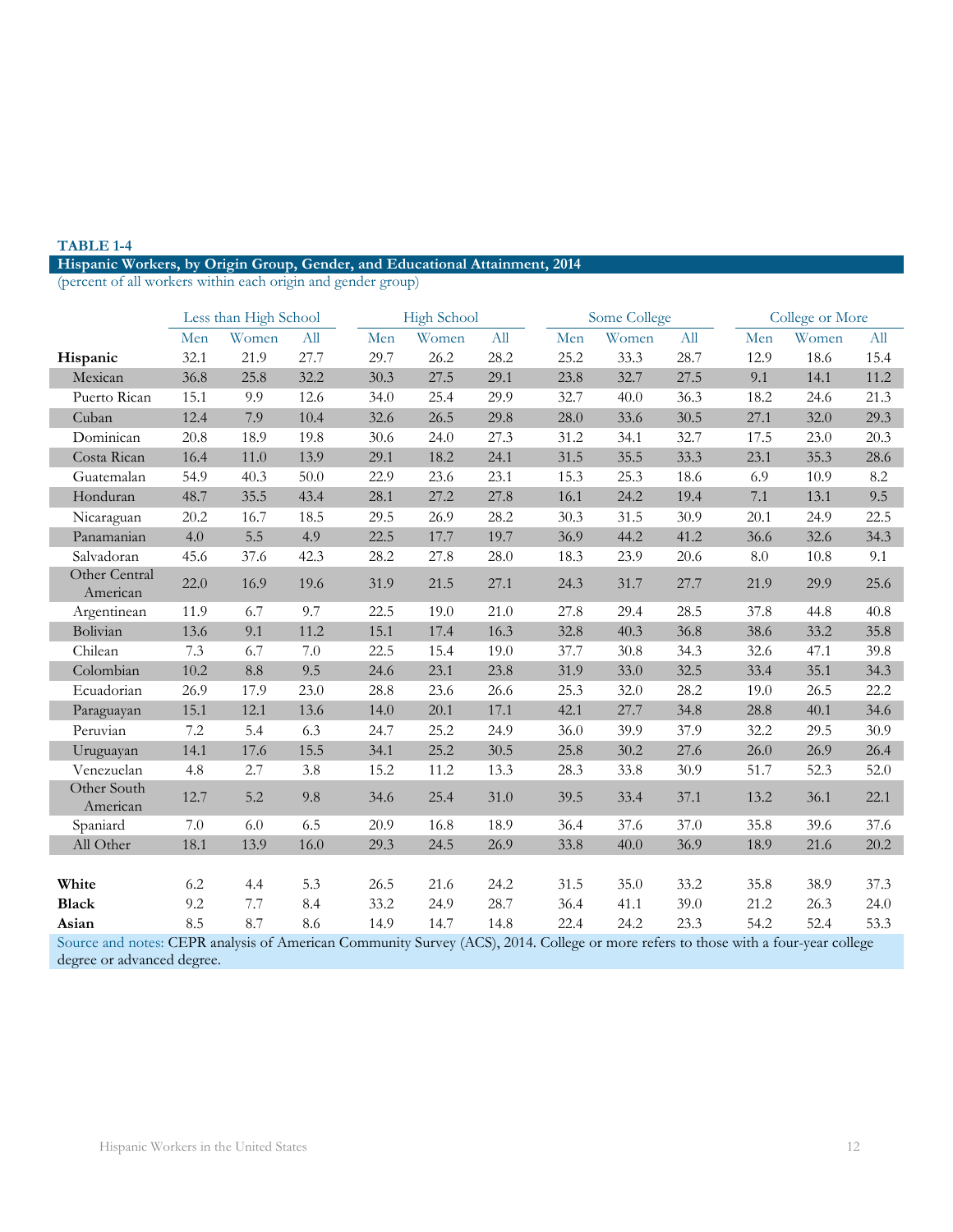# <span id="page-14-0"></span>**Industry**

Hispanic workers work in a variety of industries, but are most likely to work in traditionally low paying ones (**Table 1-5**). Among Hispanic women, the most common industry is restaurants and other food services, where 10.4 percent of them work. The next four most common industries for Hispanic women are elementary and secondary schools (7.3 percent), hospitals (4.9 percent), services to buildings and dwellings (3.4 percent), and private households (3.0 percent). Hispanic men are most likely to work in construction (17.5 percent), followed by restaurants (9.3 percent), landscaping services (3.8 percent), crop production (2.7 percent), and truck transportation (2.2 percent).

|                | <b>TABLE 1-5</b>                                                           |            |
|----------------|----------------------------------------------------------------------------|------------|
|                | Top 20 Industries of Hispanic Workers, 2014                                |            |
|                | (percent of all Hispanic workers)                                          |            |
|                | Women                                                                      |            |
| $\mathbf{1}$   | Restaurants and Other Food Services                                        | 10.4       |
| $\overline{2}$ | Elementary and Secondary Schools                                           | 7.3        |
| 3              | Hospitals                                                                  | 4.9        |
| $\overline{4}$ | Services to Buildings and Dwellings                                        | 3.4        |
| 5              | Private Households                                                         | 3.0        |
| 6              | Child Day Care Services                                                    | 2.6        |
| 7              | Traveler Accommodation                                                     | 2.4        |
| 8              | <b>Grocery Stores</b>                                                      | 2.3        |
| 9              | College, Universities, and Professional Schools, including Junior Colleges | 2.1        |
| 10             | Department and Discount Stores                                             | 2.1        |
| 11             | Home Health Care Services                                                  | 2.0        |
| 12             | <b>Individual and Family Services</b>                                      | 1.9        |
| 13             | Offices of Physicians                                                      | 1.8        |
| 14             | Clothing Stores                                                            | 1.7        |
| 15             | Banking and Related Activities                                             | 1.6        |
| 16             | <b>Outpatient Care Centers</b>                                             | 1.5        |
| 17             | Insurance Carriers and Related Activities                                  | 1.5        |
| 18             | <b>Real Estate</b>                                                         | 1.5        |
| 19             | Nursing Care Facilities                                                    | 1.4        |
| 20             | Other Amusement, Gambling, and Recreation Industries                       | 1.4        |
|                | Other Industries, Total                                                    | 43.2       |
|                | Men                                                                        |            |
| 1              | Construction, Including Cleaning During and Immediately After              | 17.5       |
| $\overline{2}$ | Restaurants and Other Food Services                                        | 9.3        |
| 3              | Landscaping Services                                                       | 3.8        |
| $\overline{4}$ | Crop Production                                                            | 2.7        |
| 5              | Truck Transportation                                                       | 2.2        |
| 6              | <b>Grocery Stores</b>                                                      | 2.1        |
| 7              | Elementary and Secondary Schools                                           | 2.0        |
| 8              | Automotive Repaid and Maintenance                                          | 1.9        |
| 9              | Services to Buildings and Dwellings                                        | 1.7        |
| 10<br>11       | Justice, Public Order, and Safety Activities<br>Real Estate                | 1.5        |
| 12             |                                                                            | 1.5        |
| 13             | Hospitals<br>Other Amusement, Gambling, and Recreation Industries          | 1.4<br>1.3 |
| 14             | Traveler Accommodation                                                     | 1.3        |
| 15             | College, Universities, and Professional Schools, including Junior Colleges | 1.2        |
| 16             | Grocery and Related Product Merchant Wholesalers                           | 1.2        |
| 17             | <b>Automobile Dealers</b>                                                  | 1.1        |
| 18             | Department and Discount Stores                                             | 1.1        |
| 19             | Support Activities for Mining                                              | 0.9        |
| 20             | Services Incidental to Transportation                                      | 0.8        |
|                | Other Industries, Total                                                    | 43.8       |
|                | Source and notes: CEPR analysis of American Community Survey, 2014.        |            |
|                |                                                                            |            |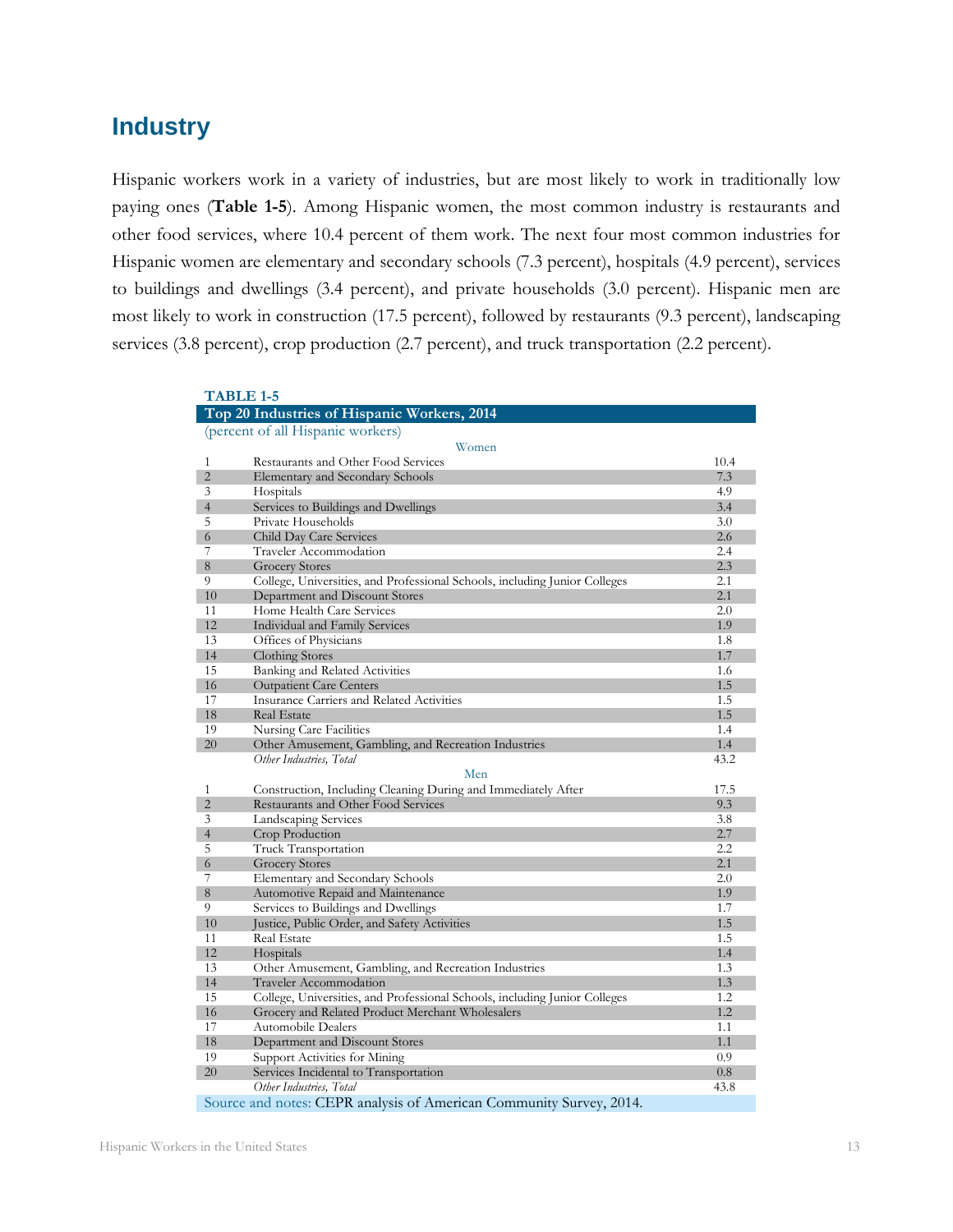# <span id="page-15-0"></span>**Occupation**

Hispanic workers also work in a variety of occupations (**Table 1-6**). The five most common occupations for Hispanic women are maids and housekeeping cleaners (6.4 percent), cashiers (5.1 percent), secretaries and administrative assistants (3.5 percent), retail salespersons (3.1 percent), and janitors and building cleaners (2.8 percent). The five most common occupations for Hispanic men are construction laborers (5.0 percent), drivers (4.6 percent), grounds maintenance workers (3.9 percent), cooks (3.6 percent), and janitors and building cleaners (3.4 percent).

|                     | <b>TABLE 1-6</b>                                                    |            |
|---------------------|---------------------------------------------------------------------|------------|
|                     | Top 20 Occupations of Hispanic Workers, 2014                        |            |
|                     | (percent of all Hispanic workers)<br>Women                          |            |
| 1                   | Maids and Housekeeping Cleaners                                     | 6.4        |
| $\overline{2}$      | Cashiers                                                            | 5.1        |
| 3                   | Secretaries and Administrative Assistants                           | 3.5        |
| $\overline{4}$      | Retail Salespersons                                                 | 3.1        |
| 5                   | Janitors and Building Cleaners                                      | 2.8        |
| 6                   | <b>Customer Service Representatives</b>                             | 2.7        |
| 7                   | Cooks                                                               | 2.6        |
| 8                   | Nursing, Psychiatric and Home Health                                | 2.6        |
| 9                   | Child Care Workers                                                  | 2.5        |
| 10                  | Waiters and Waitresses                                              | 2.5        |
| 11                  | Elementary and Middle School Teachers                               | 2.2        |
| 12                  | Personal and Home Care Aides                                        | 2.1        |
| 13                  | Receptionists and Information Clerks                                | 1.9        |
| 14                  | First-line Supervisors/Managers of Retail Sales Workers             | 1.8        |
| 15                  | Office Clerks, General                                              | 1.6        |
| 16                  | <b>Registered Nurses</b>                                            | 1.6        |
| 17                  | Teacher Assistants                                                  | 1.5        |
| 18                  | Food Preparation Workers                                            | 1.3        |
| 19                  | Medical Assistants                                                  | 1.2        |
| 20                  | Misc, Managers, including Postmasters and Mail Superintendents      | 1.2        |
|                     | Other Occupations, Total                                            | 49.6       |
|                     | Men                                                                 |            |
| 1                   | <b>Construction Laborers</b>                                        | 5.0        |
| $\overline{2}$      | Drivers/Sales Workers and Truck Drivers                             | 4.6        |
| 3                   | Grounds Maintenance Workers                                         | 3.9        |
| $\overline{4}$<br>5 | Cooks                                                               | 3.6        |
|                     | Janitors and Building Cleaners                                      | 3.4        |
| 6<br>7              | Laborers and Freight, Stock, and Material Movers                    | 3.0        |
| 8                   | Misc. Agricultural Workers, Including Animal Breeders<br>Carpenters | 2.8<br>2.7 |
| 9                   | Retail Salespersons                                                 | 2.0        |
| 10                  | Painters and Paper Hangers                                          | 1.9        |
| 11                  | Misc, Managers, including Postmasters and Mail Superintendents      | 1.9        |
| 12                  | First-line Supervisors/Managers of Retail Sales Workers             | 1.6        |
| 13                  | Misc. Production Workers, Including Semiconductor Processors        | 1.5        |
| 14                  | <b>Stock Clerks and Order Fillers</b>                               | 1.4        |
| 15                  | Automotive Service Technicians and Mechanics                        | 1.4        |
| 16                  | Cashiers                                                            | 1.4        |
| 17                  | <b>Customer Service Representatives</b>                             | 1.3        |
| 18                  | Waiters and Waitresses                                              | 1.2        |
| 19                  | Industrial Truck and Tractor Operators                              | 1.1        |
| 20                  | Security Guards and Gaming Surveillance Officers                    | 1.0        |
|                     | Other Occupations, Total                                            | 53.4       |
|                     | Source and notes: CEPR analysis of American Community Survey, 2014. |            |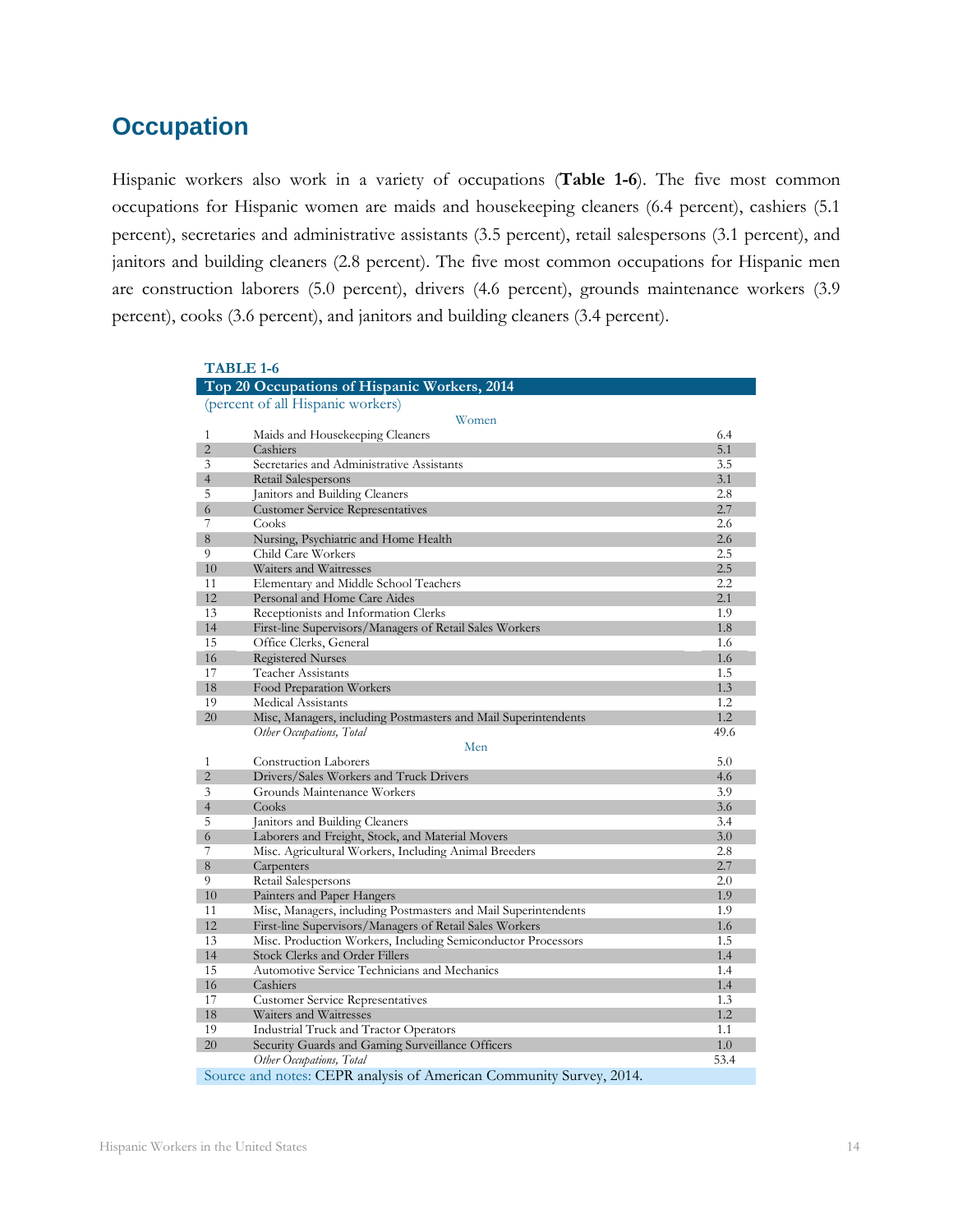### <span id="page-16-0"></span>**Public Sector**

About 10 percent of Hispanic workers have jobs in the public sector (**Figure 1-11**). This is noticeably lower than workers of other races/ethnicities. 18.1 percent of Black workers, 14.2 percent of white workers, and 11.7 percent of Asian workers have jobs in the public sector.

Among Hispanic workers, those of Panamanian descent are the most likely to work in the public sector (18.6 percent). The others included in the top five are Spaniards (16.8 percent), all other (15.4 percent), Puerto Ricans (14.9 percent), and Costa Ricans (13.3 percent). Guatemalans are the least likely to work in the public sector (4.0 percent), followed by Hondurans (4.1 percent) and Salvadorans (5.5 percent).



Source and notes: CEPR analysis of American Community Survey (ACS), 2014.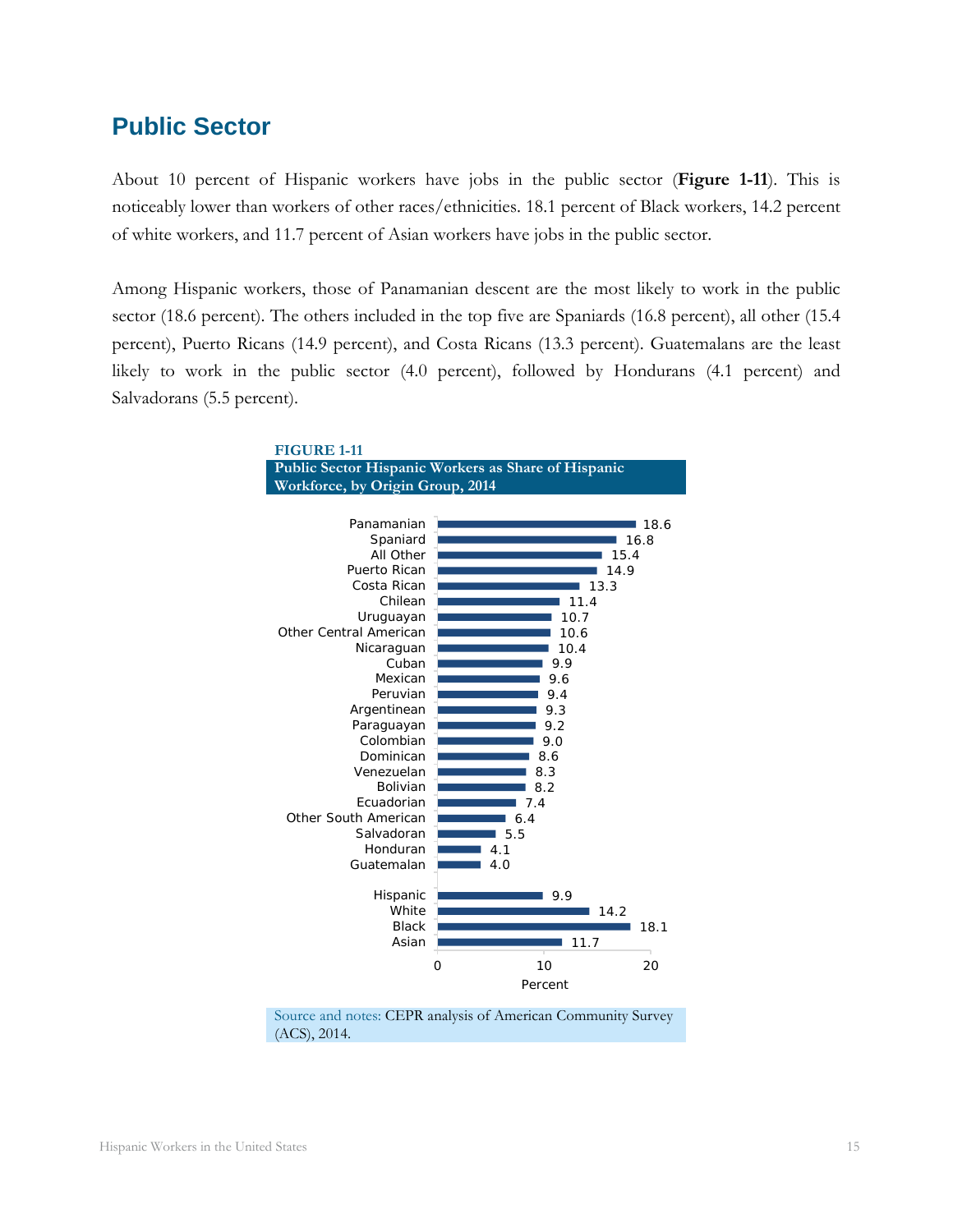# <span id="page-17-0"></span>**2 Challenges**

Hispanic workers face a multitude of challenges in the U.S. labor market. Some of these challenges are lingering effects of the Great Recession, while others are longer-standing concerns that they have faced for decades. This section reviews several of these challenges, including high unemployment, wage inequality, poverty, disability, language barriers, and low access to health and retirement benefits.

# <span id="page-17-1"></span>**Unemployment**

Hispanics have high unemployment rates, second only to Blacks (**Figure 2-1** and **Table 2-1**). In 2014, the overall unemployment rate for Hispanics was 8.5 percent, compared to 13.4 percent for Blacks, 5.9 percent for Asians, and 5.8 percent for whites. Hispanic men had an unemployment rate of 7.6 percent, and Hispanic women had an unemployment rate of 9.6 percent. A number of Hispanic origin groups had unemployment rates well above the average for Hispanics. Hispanics of Puerto Rican descent had the highest unemployment rate (11.2 percent), followed by other South Americans (10.6 percent), Chileans and Dominicans (10.0 percent), and Panamanians (8.8 percent).

These racial/ethnic differences in unemployment rates persist even when education is taken into account. **Figure 2-2** displays unemployment rates by race/ethnicity and educational attainment. Even with the same levels of educational attainment, Hispanics and Blacks consistently have unemployment rates that are higher than whites and Asians.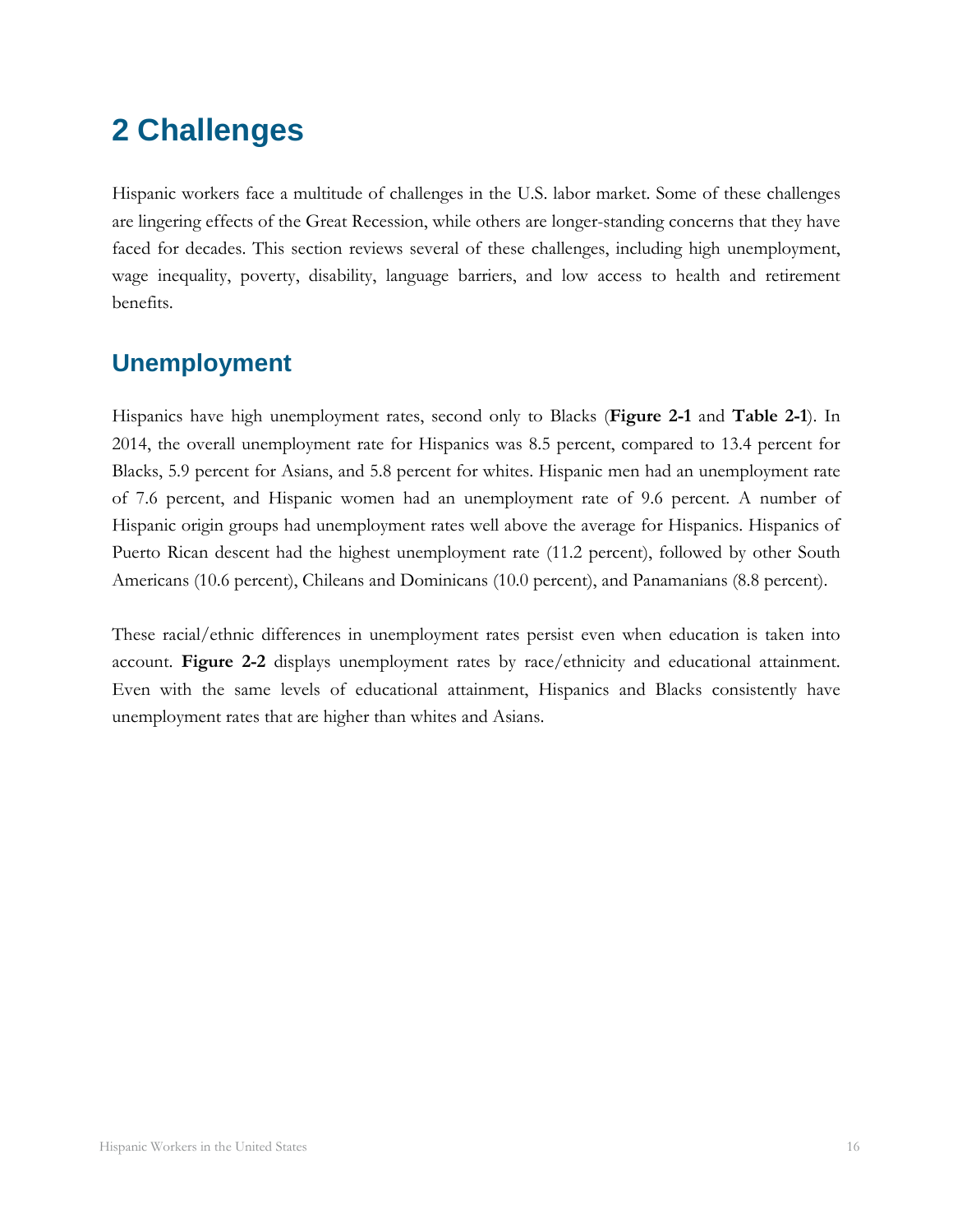#### **FIGURE 2-1**

| Hispanic Unemployment Rate, by Origin Group, 2014 |  |  |  |  |  |  |
|---------------------------------------------------|--|--|--|--|--|--|
|---------------------------------------------------|--|--|--|--|--|--|



Source and notes: CEPR analysis of American Community Survey (ACS), 2014.

| Hispanic Unemployment Rate, by Origin Group and |      |      |       |  |  |
|-------------------------------------------------|------|------|-------|--|--|
| Gender, 2014                                    |      |      |       |  |  |
| (percent)                                       |      |      |       |  |  |
|                                                 | All  | Men  | Women |  |  |
| Hispanic                                        | 8.5  | 7.6  | 9.6   |  |  |
| Mexican                                         | 8.4  | 7.5  | 9.7   |  |  |
| Puerto Rican                                    | 11.2 | 11.1 | 11.4  |  |  |
| Cuban                                           | 7.4  | 6.9  | 7.9   |  |  |
| Dominican                                       | 10.0 | 9.3  | 10.7  |  |  |
| Costa Rican                                     | 6.5  | 6.0  | 7.1   |  |  |
| Guatemalan                                      | 7.2  | 5.3  | 10.7  |  |  |
| Honduran                                        | 8.7  | 6.6  | 11.5  |  |  |
| Nicaraguan                                      | 6.9  | 6.3  | 7.4   |  |  |
| Panamanian                                      | 8.8  | 9.5  | 8.2   |  |  |
| Salvadoran                                      | 7.2  | 6.0  | 9.0   |  |  |
| Other Central American                          | 7.5  | 6.3  | 9.0   |  |  |
| Argentinean                                     | 5.3  | 4.6  | 6.2   |  |  |
| Bolivian                                        | 7.1  | 8.9  | 5.5   |  |  |
| Chilean                                         | 10.0 | 10.7 | 9.2   |  |  |
| Colombian                                       | 7.0  | 5.8  | 8.1   |  |  |
| Ecuadorian                                      | 7.3  | 6.3  | 8.7   |  |  |
| Paraguayan                                      | 6.9  | 8.6  | 5.2   |  |  |
| Peruvian                                        | 6.5  | 5.2  | 7.8   |  |  |
| Uruguayan                                       | 4.0  | 4.2  | 3.8   |  |  |
| Venezuelan                                      | 7.9  | 7.2  | 8.5   |  |  |
| Other South American                            | 10.6 | 2.9  | 20.4  |  |  |
| Spaniard                                        | 7.6  | 8.2  | 6.9   |  |  |
| All Other                                       | 8.1  | 8.6  | 7.6   |  |  |
|                                                 |      |      |       |  |  |
| White                                           | 5.8  | 6.1  | 5.5   |  |  |
| <b>Black</b>                                    | 13.4 | 14.7 | 12.2  |  |  |
| Asian                                           | 5.9  | 5.9  | 5.8   |  |  |
| Source and notes: CEPR analysis of American     |      |      |       |  |  |
| Community Survey (ACS), 2014.                   |      |      |       |  |  |

#### **FIGURE 2-2**





#### **TABLE 2-1**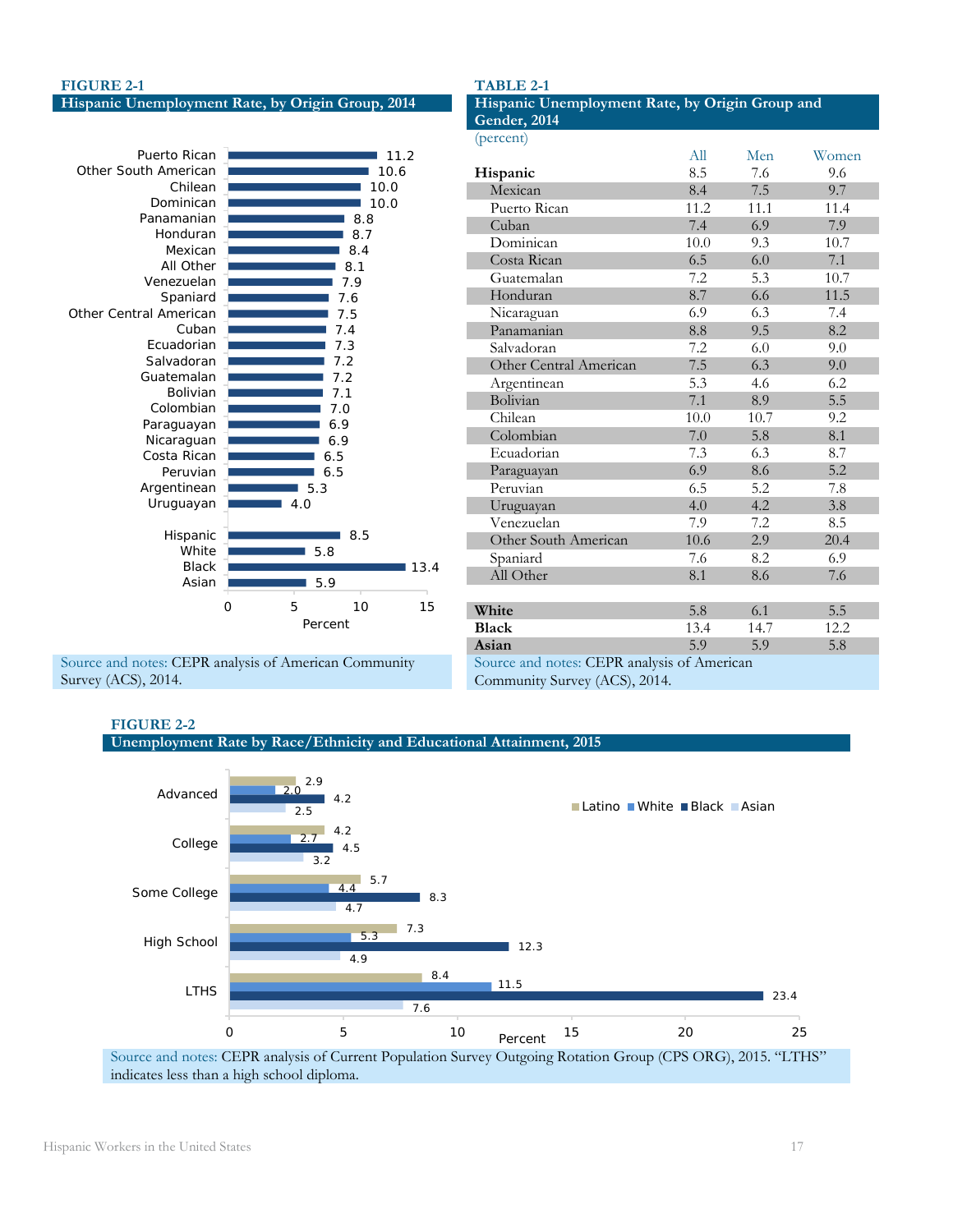# <span id="page-19-0"></span>**Employment**

The employment rate, also called the employment-to-population (EPOP) ratio, is another measure used to determine labor market health. It shows the percentage of the working-age population, those who are between the ages of 16 and 64, who are employed. Unlike the unemployment rate, the employment rate is not affected by those who have exited the labor market because they give up trying to find a job. **Figure 2-3** and **Table 2-2** display employment rates for Hispanics ages 16 to 64. Overall, 66.9 percent of Hispanics were employed in 2014 (75.4 percent of men and 58.3 percent of women). In comparison, the employment rates for whites, Asians, and Blacks were 71.2 percent, 68.0 percent, and 61.7 percent, respectively. A number of Hispanic origin groups had substantially higher employment rates, some of which include Uruguayans (74.5 percent), Argentinians (74.4 percent), Nicaraguans (73.8 percent), Peruvians (73.6 percent), and Bolivians (73.3 percent). The origin groups with the lowest employment rates were Puerto Ricans (62.1 percent), all other (64.2 percent), and other Central Americans (64.8 percent).

| <b>FIGURE 2-3</b>                                      |              | <b>TABLE 2-2</b>                                      |      |      |       |
|--------------------------------------------------------|--------------|-------------------------------------------------------|------|------|-------|
| Hispanic Employment Rate, by Origin Group, Ages 16-64, |              | Hispanic Employment Rate, by Origin Group and Gender, |      |      |       |
| 2014                                                   |              | Ages 16-64, 2014                                      |      |      |       |
|                                                        |              | (percent)                                             |      |      |       |
|                                                        |              |                                                       | All  | Men  | Women |
| Uruguayan                                              | 74.5         | Hispanic                                              | 66.9 | 75.4 | 58.3  |
| Argentinean                                            | 74.4         | Mexican                                               | 66.3 | 76.1 | 56.2  |
| Nicaraguan                                             | 73.8         | Puerto Rican                                          | 62.1 | 66.1 | 58.3  |
| Peruvian                                               | 73.6         | Cuban                                                 | 70.1 | 74.4 | 65.5  |
| Bolivian                                               | 73.3         | Dominican                                             | 64.9 | 69.3 | 61.2  |
| Guatemalan                                             | 72.7         | Costa Rican                                           | 70.8 | 79.8 | 62.3  |
| Salvadoran                                             | 72.6         | Guatemalan                                            | 72.7 | 84.9 | 56.3  |
| Ecuadorian                                             | 72.4         | Honduran                                              | 70.5 | 81.7 | 58.5  |
| Other South American<br>Costa Rican                    | 71.9<br>70.8 |                                                       | 73.8 | 79.4 | 68.7  |
| Colombian                                              | 70.6         | Nicaraguan                                            |      |      |       |
| Paraguayan                                             | 70.6         | Panamanian                                            | 66.4 | 69.0 | 64.6  |
| Honduran                                               | 70.5         | Salvadoran                                            | 72.6 | 81.8 | 62.5  |
| Cuban                                                  | 70.1         | Other Central American                                | 64.8 | 72.8 | 57.4  |
| Chilean                                                | 68.8         | Argentinean                                           | 74.4 | 83.1 | 65.1  |
| Spaniard                                               | 68.2         | Bolivian                                              | 73.3 | 74.1 | 72.7  |
| Venezuelan                                             | 67.9         | Chilean                                               | 68.8 | 73.4 | 64.6  |
| Panamanian                                             | 66.4         | Colombian                                             | 70.6 | 79.0 | 64.2  |
| Mexican                                                | 66.3         | Ecuadorian                                            | 72.4 | 79.8 | 64.6  |
| Dominican                                              | 64.9         | Paraguayan                                            | 70.6 | 79.1 | 63.8  |
| Other Central American                                 | 64.8         | Peruvian                                              | 73.6 | 80.4 | 67.9  |
| All Other                                              | 64.2         | Uruguayan                                             | 74.5 | 80.5 | 67.2  |
| Puerto Rican                                           | 62.1         | Venezuelan                                            | 67.9 | 75.8 | 60.8  |
| Hispanic                                               | 66.9         | Other South American                                  | 71.9 | 84.7 | 57.8  |
| White                                                  | 71.2         | Spaniard                                              | 68.2 | 72.3 | 64.3  |
| <b>Black</b>                                           | 61.7         | All Other                                             | 64.2 | 67.6 | 61.0  |
| Asian                                                  | 68.0         |                                                       |      |      |       |
| $\overline{O}$                                         | 50<br>100    | White                                                 | 71.2 | 75.6 | 67.0  |
|                                                        | Percent      | <b>Black</b>                                          | 61.7 | 61.1 | 62.1  |
|                                                        |              | Asian                                                 | 68.0 | 74.1 | 62.6  |
| Source and notes: CEPR analysis of American Community  |              | Source and notes: CEPR analysis of American Community |      |      |       |

Survey (ACS), 2014.

Source and notes: CEPR analysis of American Community Survey (ACS), 2014.

Hispanic Workers in the United States 18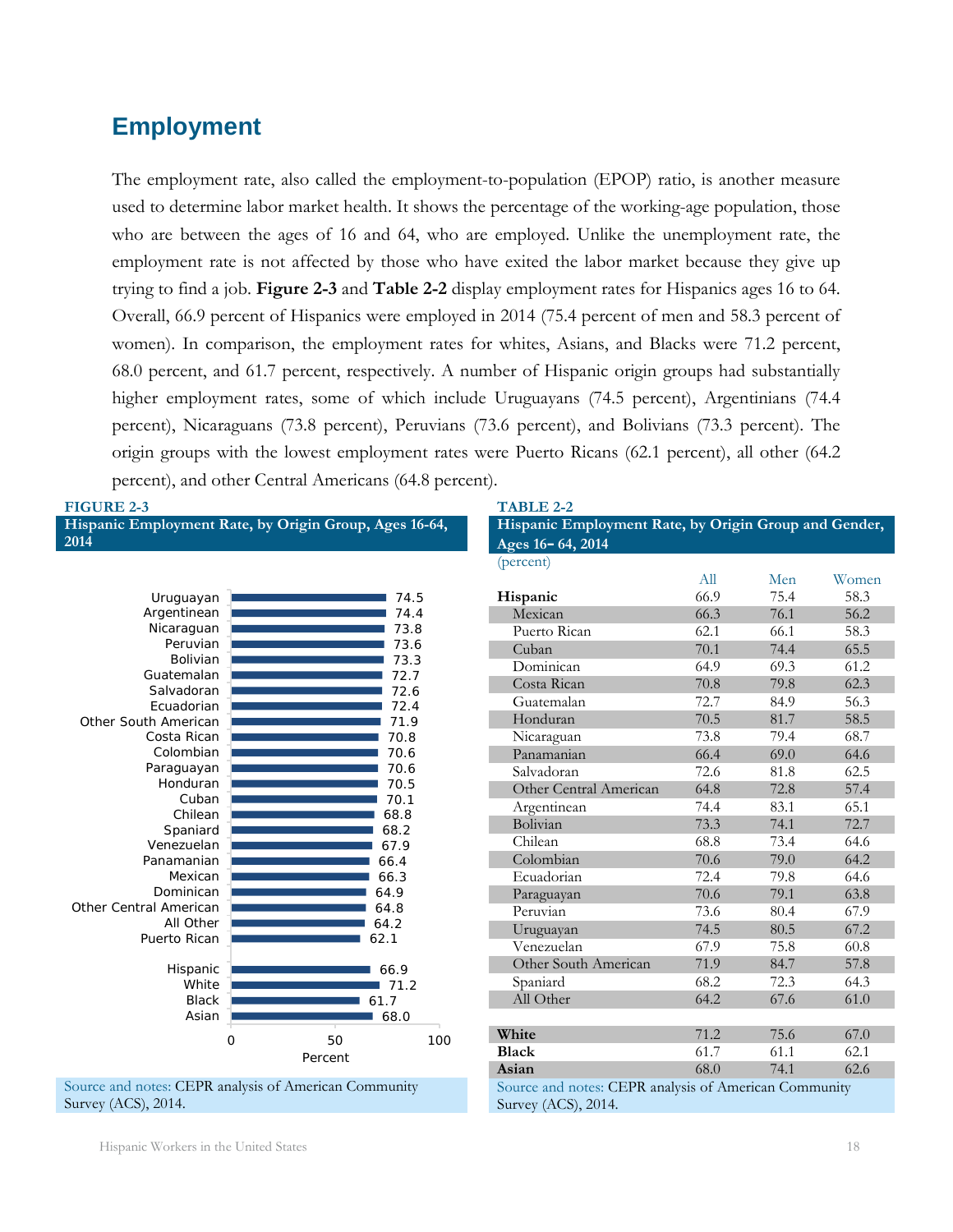### <span id="page-20-0"></span>**Wages**

In addition to having lower wages, wage inequality among Hispanic workers has generally been lower than among workers of other races/ethnicities. One common measure of inequality is the ratio of the typical high-paid worker's wages to the typical low-wage worker's wages. For this report, the typical high-paid worker is defined as a worker at the  $90<sup>th</sup>$  percentile of the wage distribution who has wages that are lower than 10 percent of workers and higher than 90 percent of workers. The typical low wage worker is at the  $10<sup>th</sup>$  percentile of the wage distribution and makes less than 90 percent of workers and more than 10 percent of workers. The median worker (at the 50<sup>th</sup> percentile) is at the middle of the wage distribution and makes more than half of workers and less than the other half of workers.

Using the inequality measure above, the ratio of the typical high-paid to low-paid Hispanic worker is about 5-to-1, compared to 6-to-1 for whites, 7-to-1 for Asians, and 5-to-1 for Blacks (**Figure 2-4** and **Table 2-3**). Among Hispanic workers, Argentinians and Bolivians have the highest ratio (7-to-1) and Guatemalans, Hondurans, Salvadorans, and Paraguayans have the lowest (4-to-1).

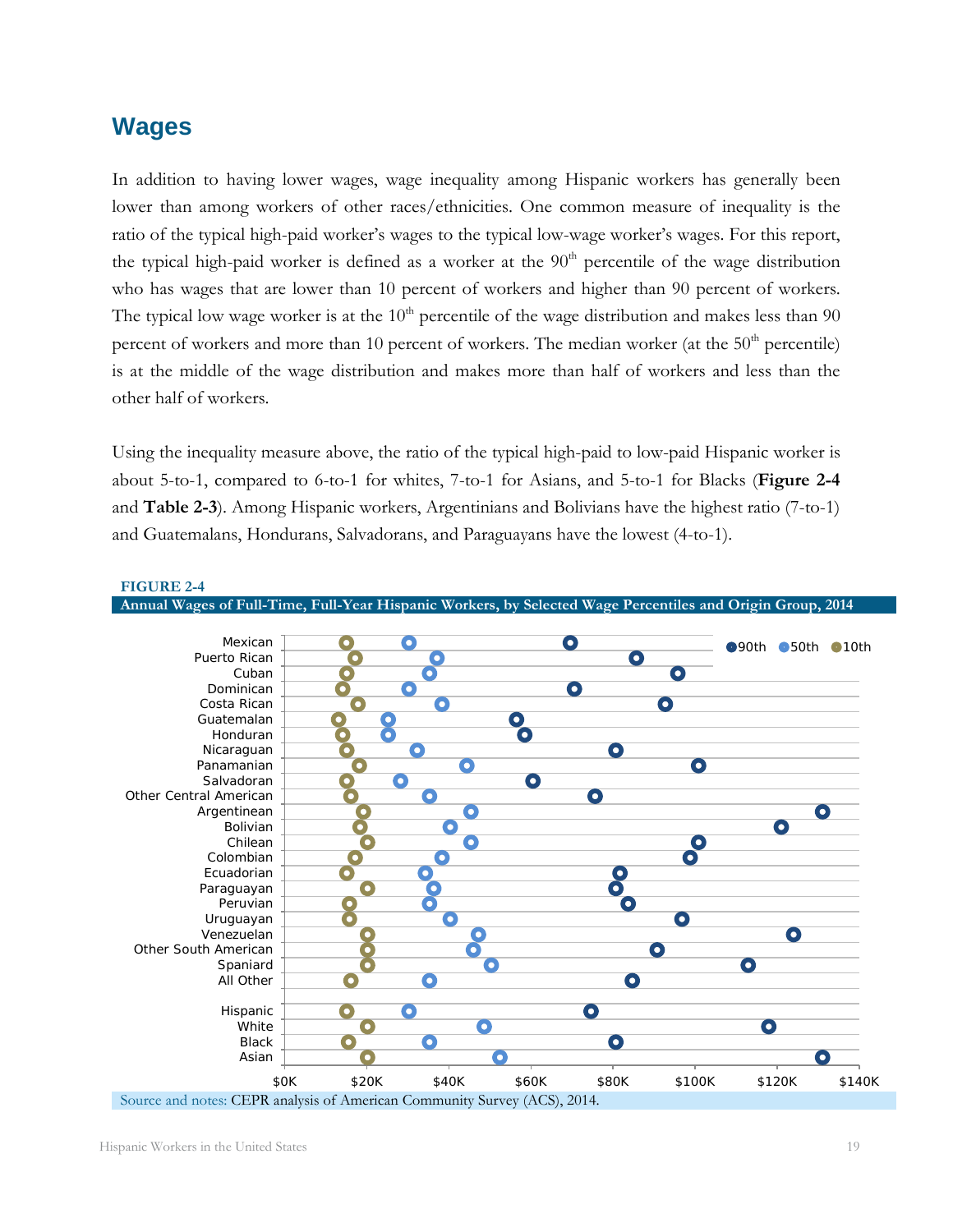| Annual Wages of Full-Time, Full-Year Hispanic Workers, by Wage            |                  |                  |                  |  |  |  |
|---------------------------------------------------------------------------|------------------|------------------|------------------|--|--|--|
| Percentile, 2014                                                          |                  |                  |                  |  |  |  |
| (thousands of dollars)                                                    |                  |                  |                  |  |  |  |
|                                                                           | 10 <sub>th</sub> | 50 <sub>th</sub> | 90 <sub>th</sub> |  |  |  |
| Hispanic                                                                  | 15.1             | 30.3             | 74.6             |  |  |  |
| Mexican                                                                   | 15.0             | 30.3             | 69.6             |  |  |  |
| Puerto Rican                                                              | 17.1             | 37.1             | 85.7             |  |  |  |
| Cuban                                                                     | 15.1             | 35.3             | 95.8             |  |  |  |
| Dominican                                                                 | 14.1             | 30.3             | 70.6             |  |  |  |
| Costa Rican                                                               | 17.8             | 38.3             | 92.8             |  |  |  |
| Guatemalan                                                                | 13.1             | 25.2             | 56.5             |  |  |  |
| Honduran                                                                  | 14.1             | 25.2             | 58.5             |  |  |  |
| Nicaraguan                                                                | 15.1             | 32.3             | 80.7             |  |  |  |
| Panamanian                                                                | 18.2             | 44.4             | 100.8            |  |  |  |
| Salvadoran                                                                | 15.1             | 28.2             | 60.5             |  |  |  |
| Other Central American                                                    | 16.1             | 35.3             | 75.6             |  |  |  |
| Argentinean                                                               | 19.2             | 45.4             | 131.1            |  |  |  |
| Bolivian                                                                  | 18.4             | 40.3             | 121.0            |  |  |  |
| Chilean                                                                   | 20.2             | 45.4             | 100.8            |  |  |  |
| Colombian                                                                 | 17.1             | 38.3             | 98.8             |  |  |  |
| Ecuadorian                                                                | 15.1             | 34.3             | 81.7             |  |  |  |
| Paraguayan                                                                | 20.2             | 36.3             | 80.7             |  |  |  |
| Peruvian                                                                  | 15.7             | 35.3             | 83.7             |  |  |  |
| Uruguayan                                                                 | 15.7             | 40.3             | 96.8             |  |  |  |
| Venezuelan                                                                | 20.2             | 47.2             | 124.0            |  |  |  |
| Other South American                                                      | 20.2             | 46.0             | 90.8             |  |  |  |
| Spaniard                                                                  | 20.2             | 50.3             | 112.9            |  |  |  |
| All Other                                                                 | 16.1             | 35.3             | 84.7             |  |  |  |
|                                                                           |                  |                  |                  |  |  |  |
| White                                                                     | 20.2             | 48.6             | 118.0            |  |  |  |
| <b>Black</b>                                                              | 15.5             | 35.3             | 80.7             |  |  |  |
| Asian                                                                     | 20.2             | 52.4             | 131.1            |  |  |  |
| Source and notes: CEPR analysis of American Community Survey (ACS), 2014. |                  |                  |                  |  |  |  |

| <b>TABLE 2-3</b> |                            |  |
|------------------|----------------------------|--|
| $-1.777$         | <b>CONTRACT AND PERSON</b> |  |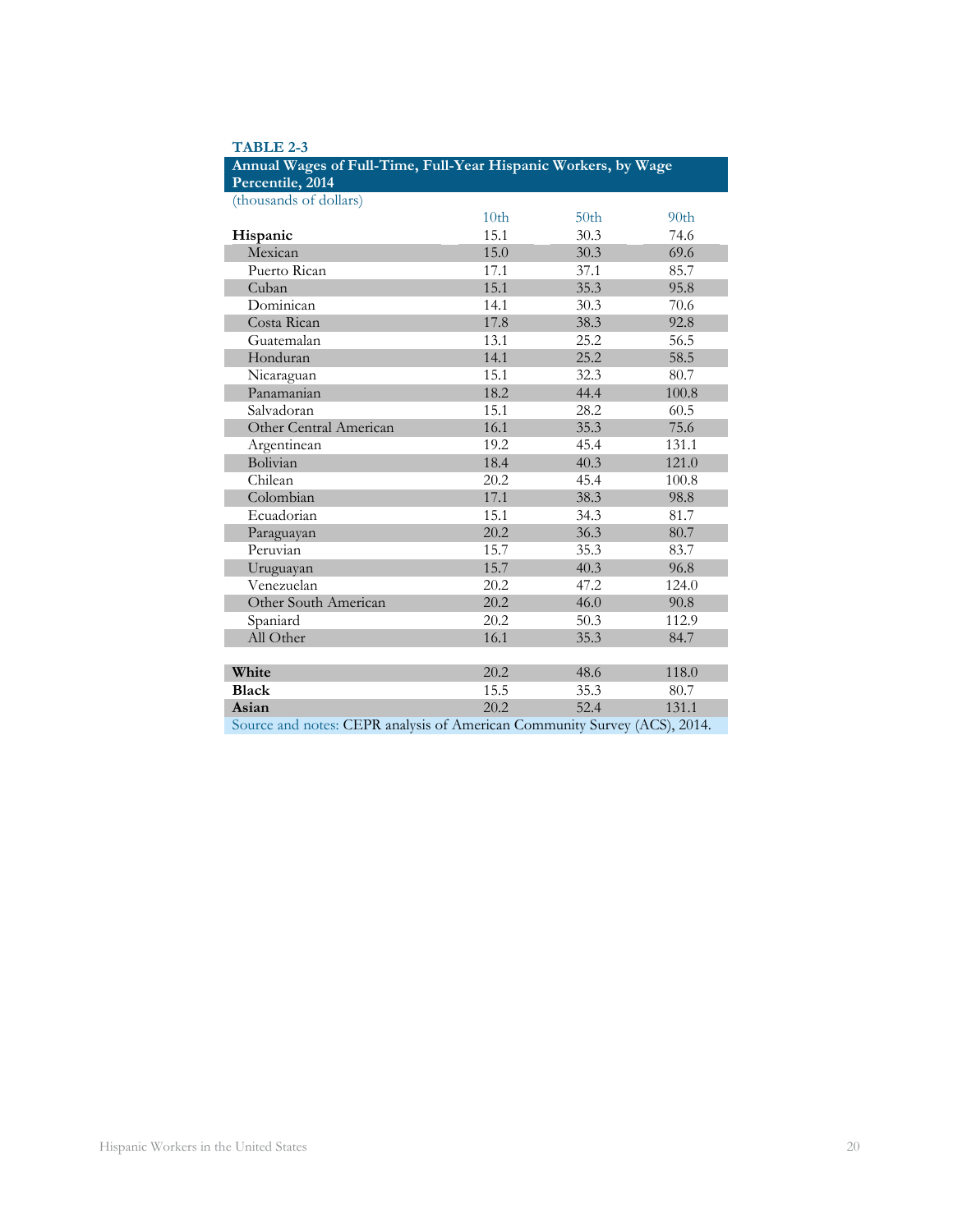### <span id="page-22-0"></span>**Poverty**

Hispanic workers are more likely than workers of any other race/ethnicity to be in poverty (**Figure 2-5**). 13.0 percent of Hispanic workers are members of the working poor, compared to 12.0 percent of Blacks, 6.3 percent of Asians, and 5.4 percent of whites. Guatemalans (19.1 percent), Hondurans (17.7 percent), Dominicans (14.2 percent), and Mexicans (14.1 percent) have particularly high levels of poverty, while Chileans (5.3 percent) and other South Americans (5.6 percent) have poverty rates comparable to whites.

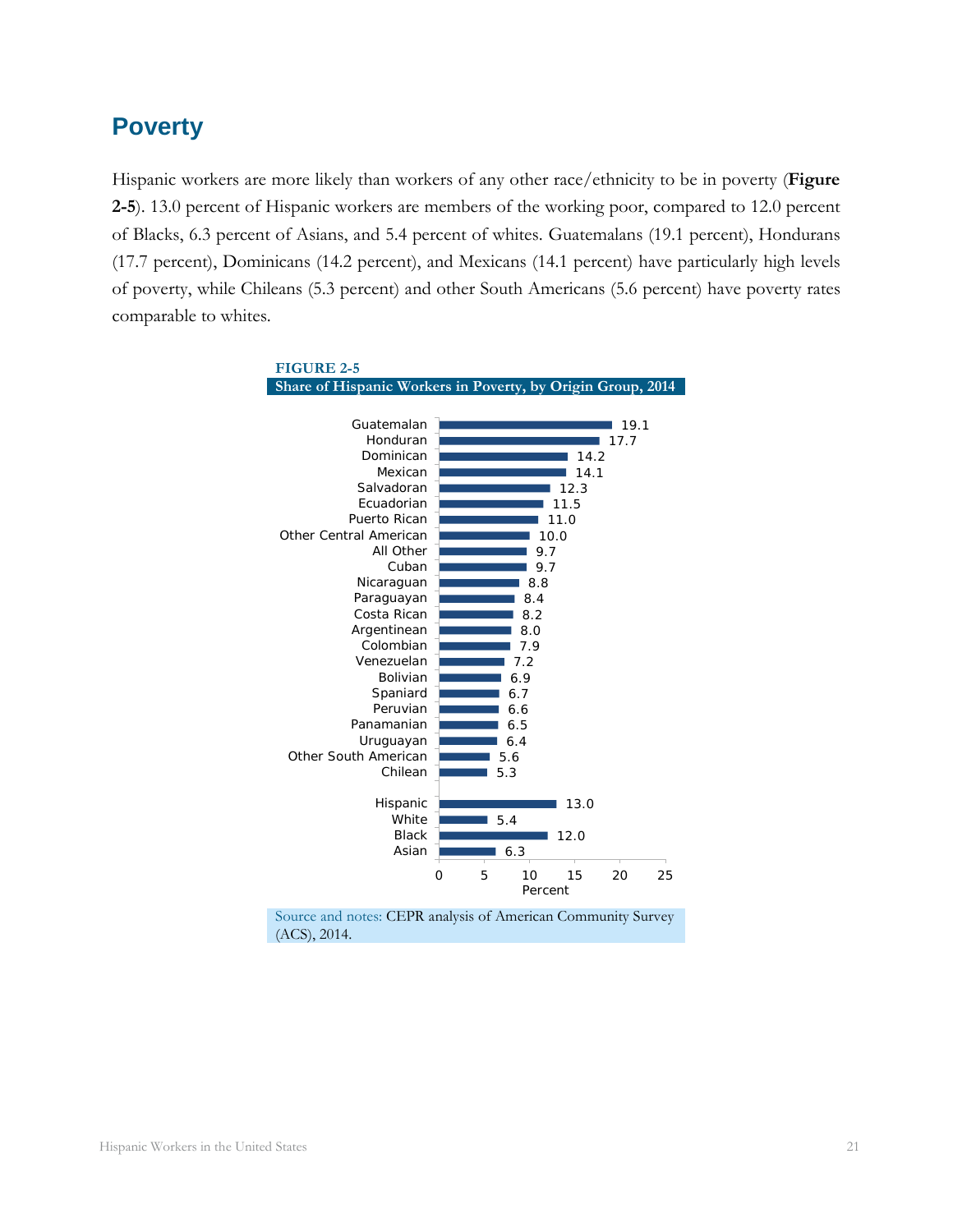### <span id="page-23-0"></span>**Health Insurance**

About 30 percent of Hispanic workers did not have health insurance of any kind in 2014 (**Figure 2- 6**). This is much higher than workers of other races/ethnicities, with 15.7 percent of Black workers, 9.9 percent of Asian workers, and 8.9 percent of white workers lacking health insurance.

Over half (53.5 percent) of Guatemalan workers lack health insurance, followed by 52.4 percent of Honduran workers. These shares are striking, even among Hispanics workers, given that the next highest level is for Salvadorans (36.3 percent), followed by Ecuadorians (33.7 percent), and Mexicans (33.2 percent). Spaniards (10.5 percent), Panamanians (13.0 percent), and Puerto Ricans (15.7 percent) are the least likely to lack health insurance.

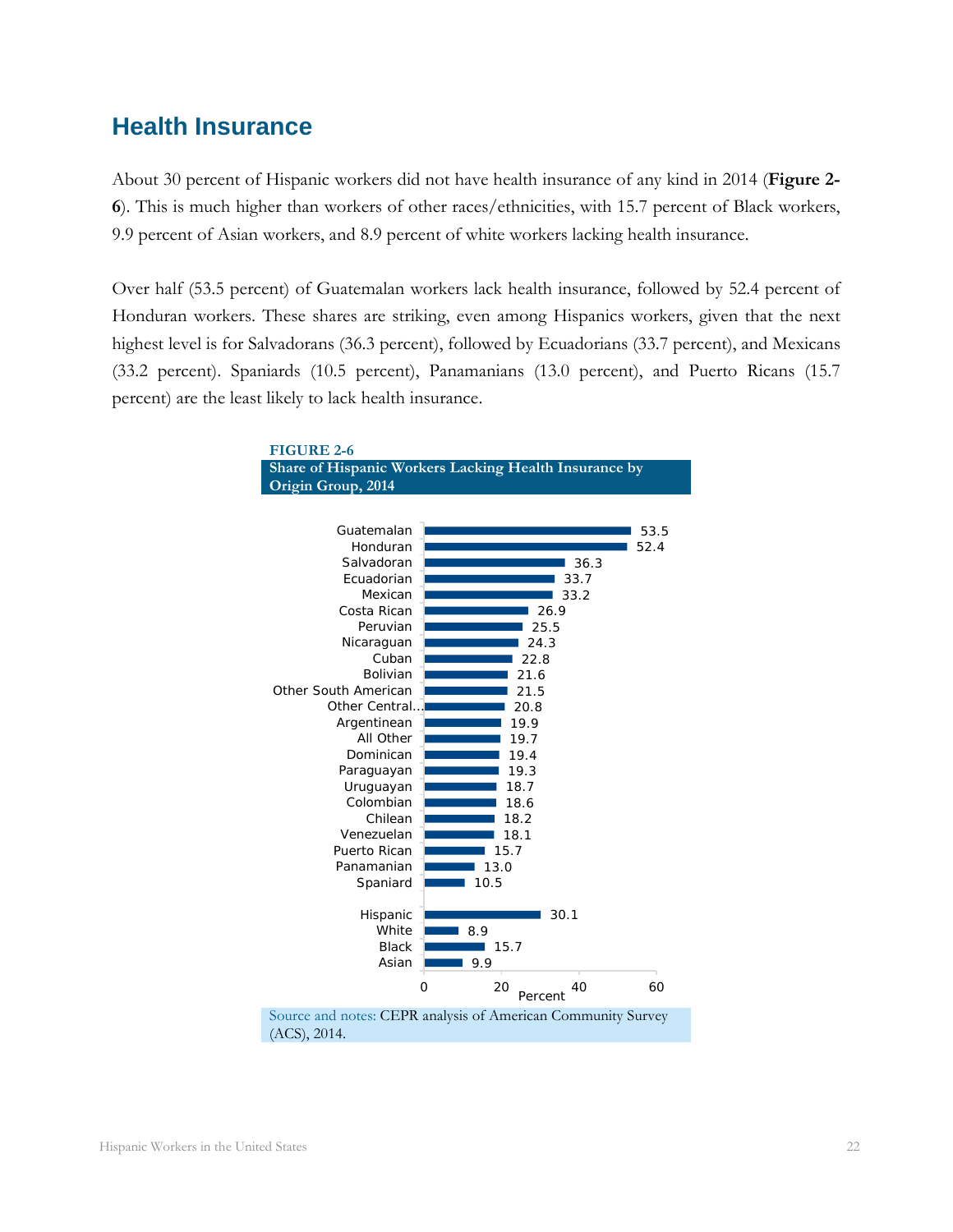# <span id="page-24-0"></span>**Retirement Plan**

The share of Hispanic workers with employer- or union-sponsored retirement plans has declined over the years, and remains lower than workers of other races/ethnicities (**Figure 2-7**). [3](#page-24-1) In 2014, only 24.3 percent of Hispanic workers had retirement plans, compared to 34.7 percent of Blacks, 36.3 percent of Asians, and 41.9 percent of whites.



Source and notes: CEPR analysis of March Current Population Survey (CPS March), 1980–2015.

 $\overline{a}$ 

<span id="page-24-1"></span><sup>3</sup> This report defines workers as having retirement plans if their employer or union sponsors a retirement plan and the worker participates, whether or not the employer contributes to the plan. The March CPS does not differentiate between defined benefit and defined contribution plans.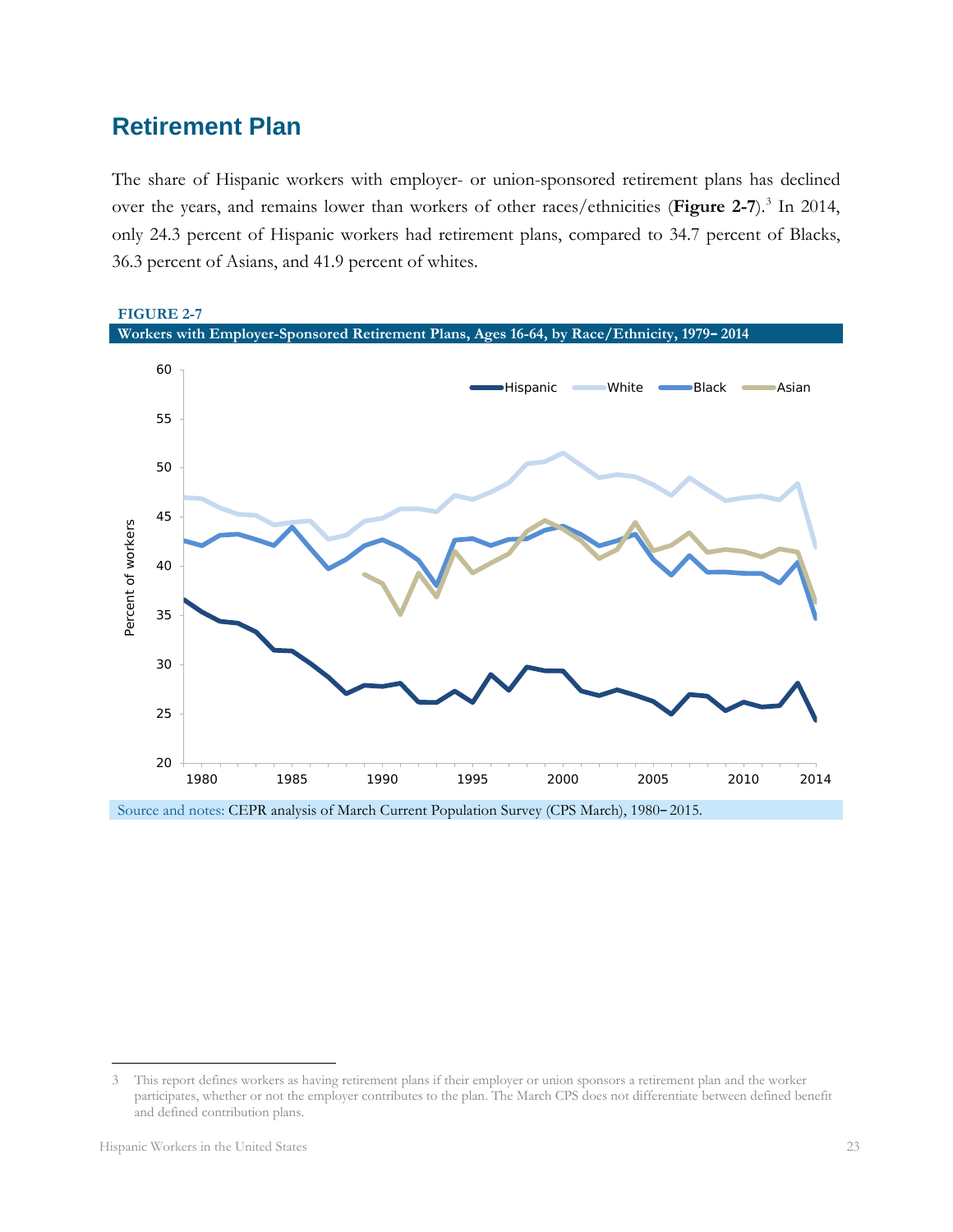# <span id="page-25-0"></span>**Disability**

Hispanic workers are less likely than their Black and white peers to report having any disability (**Figure 2-8**). 4.5 percent of Hispanic workers have a disability, while 6.0 percent of Black and white workers do. The corresponding share for Asian workers is 2.8 percent. Among Hispanic workers, Panamanians are the most likely to have a disability (8.1 percent), followed by all other (7.5 percent), Spaniards (6.8 percent), Puerto Ricans (6.5 percent), and Chileans (5.8 percent).

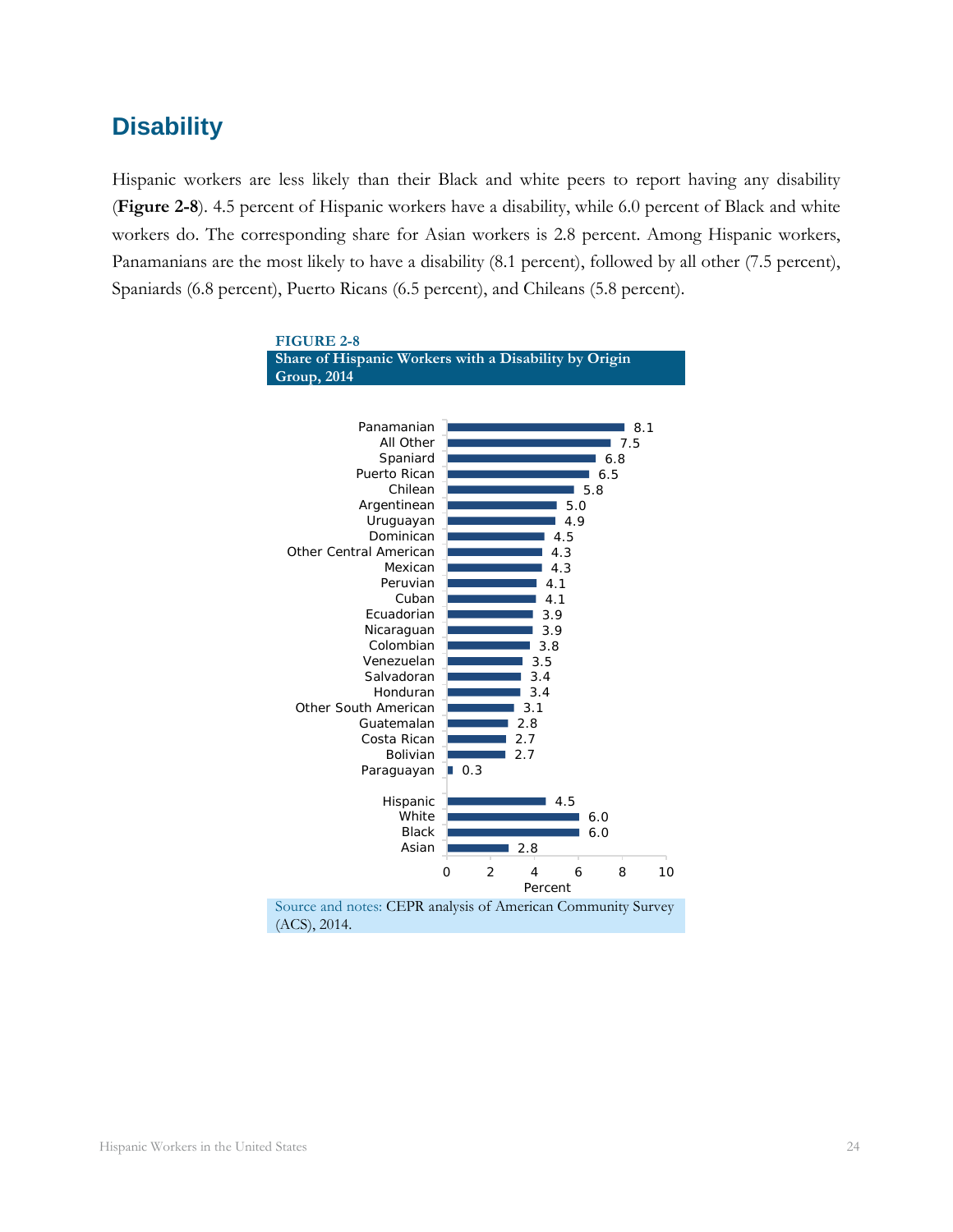### <span id="page-26-0"></span>**Language**

The ACS defines a limited English speaking household as "one in which no member 14 years old and over (1) speaks only English at home or (2) speaks a language other than English at home and speaks English 'very well."<sup>[4](#page-26-1)</sup>

About 17 percent of Hispanic workers live in limited English speaking households (**Figure 2-9**). Asian workers are not far behind (14.8 percent), while Black (1.3 percent) and white (0.6 percent) workers are much less likely to live in limited English speaking households. However, looking at the overall Hispanic rate can mask large differences among different origin groups. For example, 40.7 percent of Guatemalan workers and 38.5 percent of Honduran workers live in limited English speaking households. Spaniards (3.1 percent), Puerto Ricans (5.7 percent), and Panamanians (6.0 percent), are much less likely than the average Hispanic worker to live in such a household.



<span id="page-26-1"></span><sup>4</sup> U.S. Census Bureau (2015), p. 46 [https://www2.census.gov/programs-surveys/acs/tech\\_docs/subject\\_definitions/2014\\_ACSSubjectDefinitions.pdf.](https://www2.census.gov/programs-surveys/acs/tech_docs/subject_definitions/2014_ACSSubjectDefinitions.pdf)  $\overline{a}$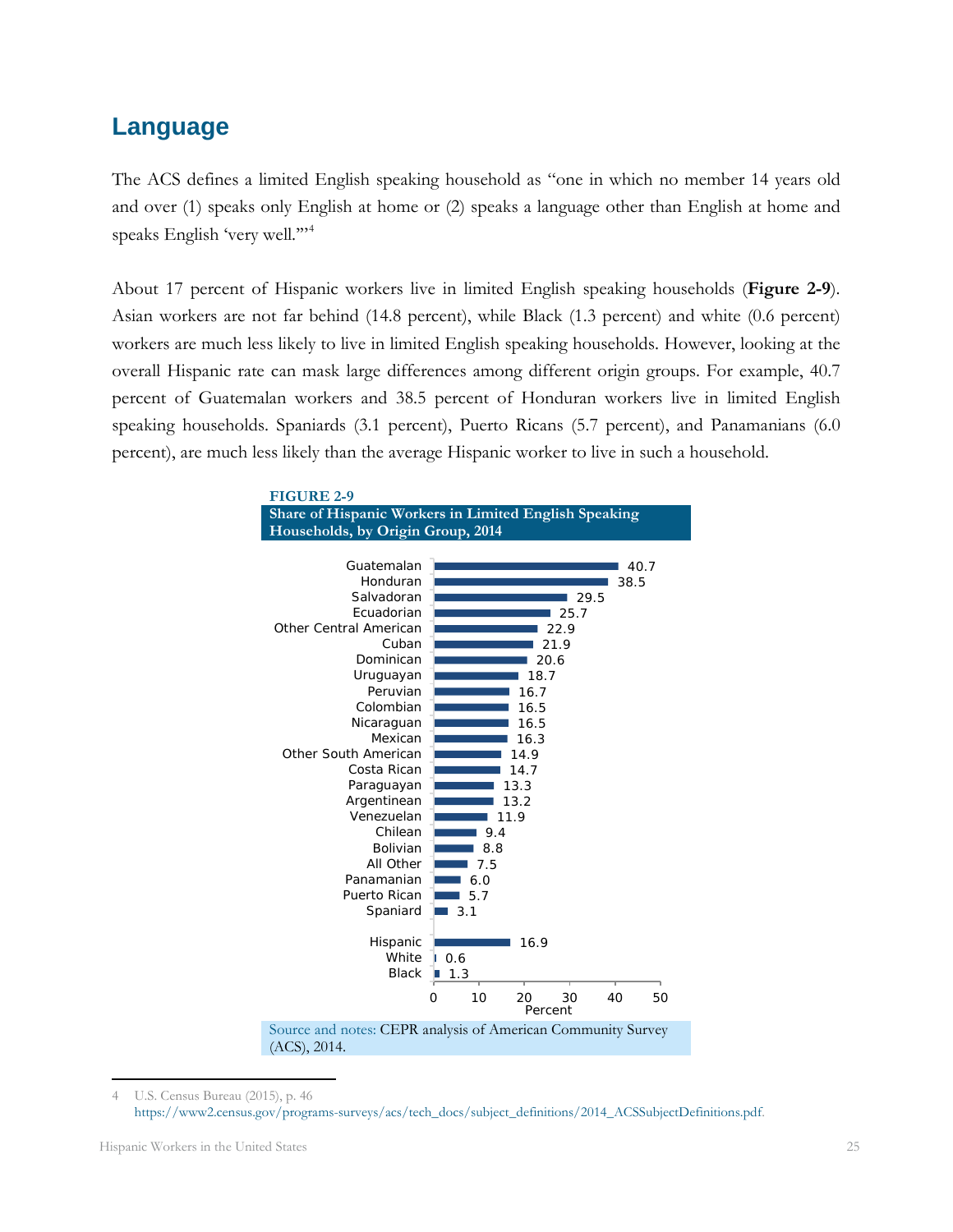# <span id="page-27-0"></span>**3 The Effect of Union Representation**

One way that Hispanic workers have responded to the challenges mentioned in the previous section is by joining labor unions. Unions in particular work to boost the pay and access to benefits of not only those workers who are represented by unions, but also non-union workers. They accomplish this by putting pressure on non-union employers to provide better pay and benefits when competing for workers. [5](#page-27-1)

Hispanic workers have increased their share of both the overall and union workforce (**Figure 3-1**). In 2015, Hispanic workers accounted for 14.4 percent of union workers and 16.4 percent of the total workforce. [6](#page-27-2) In 1983, the earliest year with comparable union data, Hispanic workers were slightly overrepresented in the union workforce, accounting for 5.8 percent of the union workforce, but only 5.4 percent of the overall workforce.



Source and notes: CEPR analysis of Current Population Survey Outgoing Rotation Group (CPS ORG), 1983–2015

Like workers of other races/ethnicities, Hispanic workers have seen a sharp decline in their unionization rate since the early 1980s (**Figure 3-2**). In 1983, 24.2 percent of Hispanic workers were

 $\overline{a}$ 

**FIGURE 3-1**

<span id="page-27-1"></span><sup>5</sup> Rosenfeld, Denice, and Laird (2016[\) http://www.epi.org/files/pdf/112811.pdf.](http://www.epi.org/files/pdf/112811.pdf)

<span id="page-27-2"></span><sup>6</sup> This paper defines a union worker as someone who is either a member of, or represented by, a union at their current place of employment.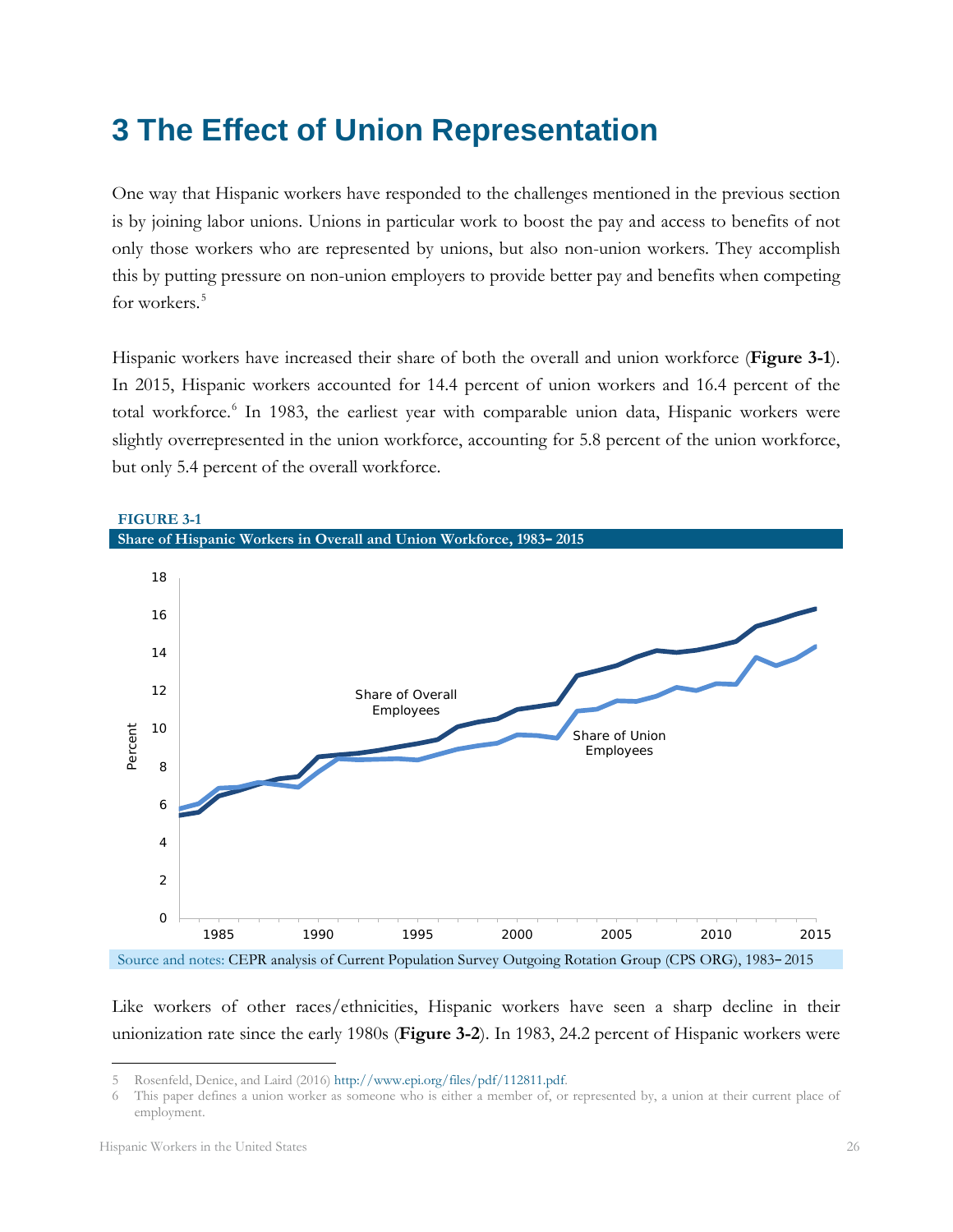represented by unions, compared to 22.2 percent of white workers, and 31.7 percent of Black workers. Since then, Hispanic workers' unionization rate has dropped 56.3 percent. In 2015, only 10.6 percent of Hispanic workers were represented by unions, compared to 12.5 percent of white workers (a 43.8 percent decline), and 14.2 percent of Black workers (a 55.0 percent decline). Union data on Asian workers were not available in the CPS until 1989, when they had a unionization rate of 18.1 percent. By 2015, the Asian unionization rate had dropped to 11.3 percent, a decline of 37.2 percent.

### **FIGURE 3-2 Unionization Rates, by Race/Ethnicity, 1983–2015**  $\overline{O}$ 5 10 15 20 25 30 35 40 1985 1990 1995 2000 2005 2010 2015 Percent Latino **White** Black Asian

Source and notes: CEPR analysis of Current Population Survey Outgoing Rotation Group (CPS ORG), 1983–2015

Hispanic men have seen their unionization rate fall over 60 percent, from 27.0 percent in 1983 to 10.6 percent in 2015 (**Figure 3-3**). Hispanic women's unionization rate has declined from 20.1 percent in 1983 to 10.5 percent in 2015, for a drop of 47.6 percent. Over the same time period, the unionization rate of the overall workforce fell from 23.3 percent to 12.3 percent, for a 47.2 percent decrease.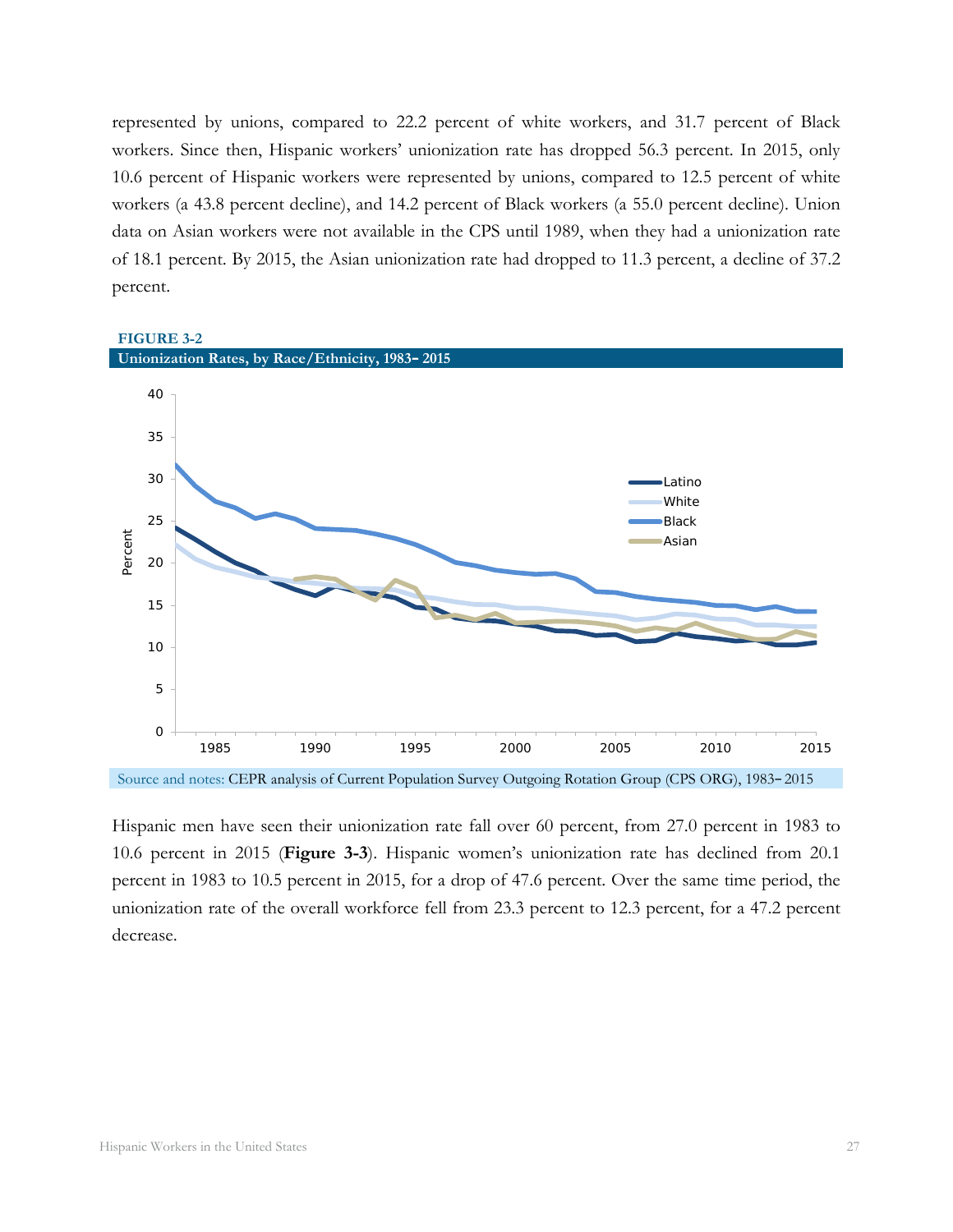**FIGURE 3-3 Hispanic Unionization Rate, 1983–2015**



Source and notes: CEPR analysis of Current Population Survey Outgoing Rotation Group (CPS ORG), 1983–2015

Despite falling unionization rates across the board, unions still significantly boost the wages of workers. This is particularly true for Hispanics. Even after controlling for fundamental differences between union and non-union workers, Hispanic union workers on average earn 24.9 percent (about \$3.99 per hour) more than their non-union peers (**Table 3-1**). This wage premium is even higher for Hispanic men (29.7 percent or \$4.99 per hour). Hispanic women also have a sizable union wage premium (18.7 percent or \$2.79), as do Hispanic workers in low-wage occupations (23.6 percent or  $$2.62$ ).<sup>[7](#page-29-0)</sup>

 $\overline{a}$ 

<span id="page-29-0"></span><sup>7</sup> Dollar value increases are calculated by applying the wage premium to the following mean hourly wages of non-union workers in each group: all Hispanics (\$16.01), Hispanic women (\$14.93), Hispanic men (\$16.81), and Hispanics in low-wage occupations (\$11.09). The low-wage occupations include: food preparation and serving workers, cashiers, cooks, child care workers, packers and packagers, maids and housekeeping cleaners, personal and home-care aides, stock clerks, janitors, grounds maintenance workers, teacher assistants, laborers and freight workers, nursing, psychiatric and home health aides, security guards, and first-line supervisors of food prep and serving workers. These occupations were chosen according to the criteria used by Schmitt, Waller, Fremstad, and Zipperer (2007).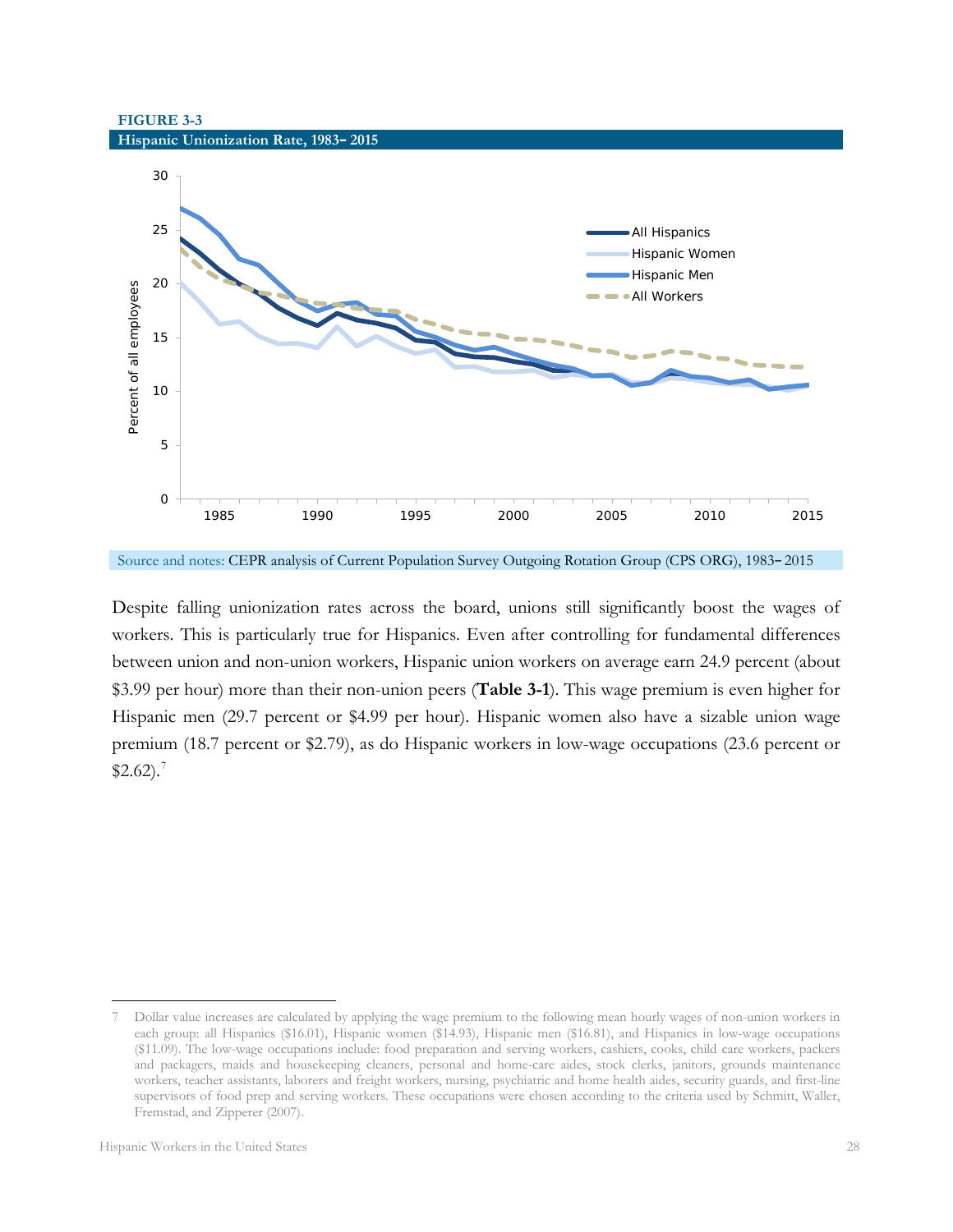#### **TABLE 3-1**

| Tregression trajusted Union wage, freating and recurringing the emanage for frispance workers, 2010 2010 |                                |             |                  |           |                 |           |  |  |  |
|----------------------------------------------------------------------------------------------------------|--------------------------------|-------------|------------------|-----------|-----------------|-----------|--|--|--|
| (percent of all workers within each origin and gender group)                                             |                                |             |                  |           |                 |           |  |  |  |
|                                                                                                          |                                | Hourly wage | Health insurance |           | Retirement plan |           |  |  |  |
|                                                                                                          | Unionization<br>rate (percent) | Union       | Union            | Coverage  | Union           | Coverage  |  |  |  |
|                                                                                                          |                                | premium     | premium          | increase  | premium         | increase  |  |  |  |
|                                                                                                          |                                | (percent)   | (p.p.)           | (percent) | (p.p.)          | (percent) |  |  |  |
| All                                                                                                      | 10.6                           | 24.9        | 25.1             | 70.8      | 26.2            | 113.6     |  |  |  |
| Women                                                                                                    | 10.5                           | 18.7        | 19.6             | 52.2      | 24.9            | 99.7      |  |  |  |
| Men                                                                                                      | 10.7                           | 29.7        | 30.3             | 89.0      | 27.7            | 128.1     |  |  |  |
| In low-wage<br>occupations                                                                               | 8.7                            | 23.6        | 24.1             | 112.1     | 19.0            | 144.4     |  |  |  |

**Regression-Adjusted Union Wage, Health, and Retirement Advantage for Hispanic Workers, 2010-2015**

Source and notes: CEPR analysis of CEPR extract of the Current Population Survey Outgoing Rotation Group (CPS ORG) and March CPS. Regressions include controls for age, age squared, education (LTHS, high school, some college, college, and advanced), gender (when men and women appear in the same regression), state, and two-digit industry. The wage regressions use ordinary least squares and the health and retirement regressions are probits. Union wage premiums in percent are converted from log points by taking the antilog of regression coefficients and subtracting one. Union health insurance and retirement coverage figures are percentage-point (p.p.) increases associated with union coverage. Coverage increases in percent terms are relative to the current coverage rates for nonunion workers. Health and retirement coverage refer to 2009–2014; wages refer to 2010–2015. All regression results are significant at the 1 percent level.

Hispanic workers in unions also enjoy better access to health and retirement benefits. They are 25.1 percentage points more likely than their non-union counterparts to have employer-provided health insurance and 26.2 percentage points more likely to have employer-sponsored retirement plans.<sup>[8](#page-30-0)</sup> Hispanic men in unions are 30.3 percentage points more likely to have health insurance and 27.7 percentage points more likely to have a retirement plan. Hispanic union women are 19.6 percentage points more likely to have health insurance and 24.9 percentage points more likely to have a retirement plan than their non-union counterparts. Hispanic workers in low-wage occupations also enjoy sizable union benefit premiums of 24.1 percentage points for health insurance and 19.0 percentage points for retirement plans.

<span id="page-30-0"></span><sup>8</sup> Workers are defined as having health insurance if their employer or union provides health insurance and pays for some, or all of, the health insurance premium. This report defines workers as having retirement plans if their employer or union sponsors a retirement plan and the worker participates whether or not the employer contributes to the plan. The March CPS does not differentiate between defined benefit and defined contribution plans.  $\overline{a}$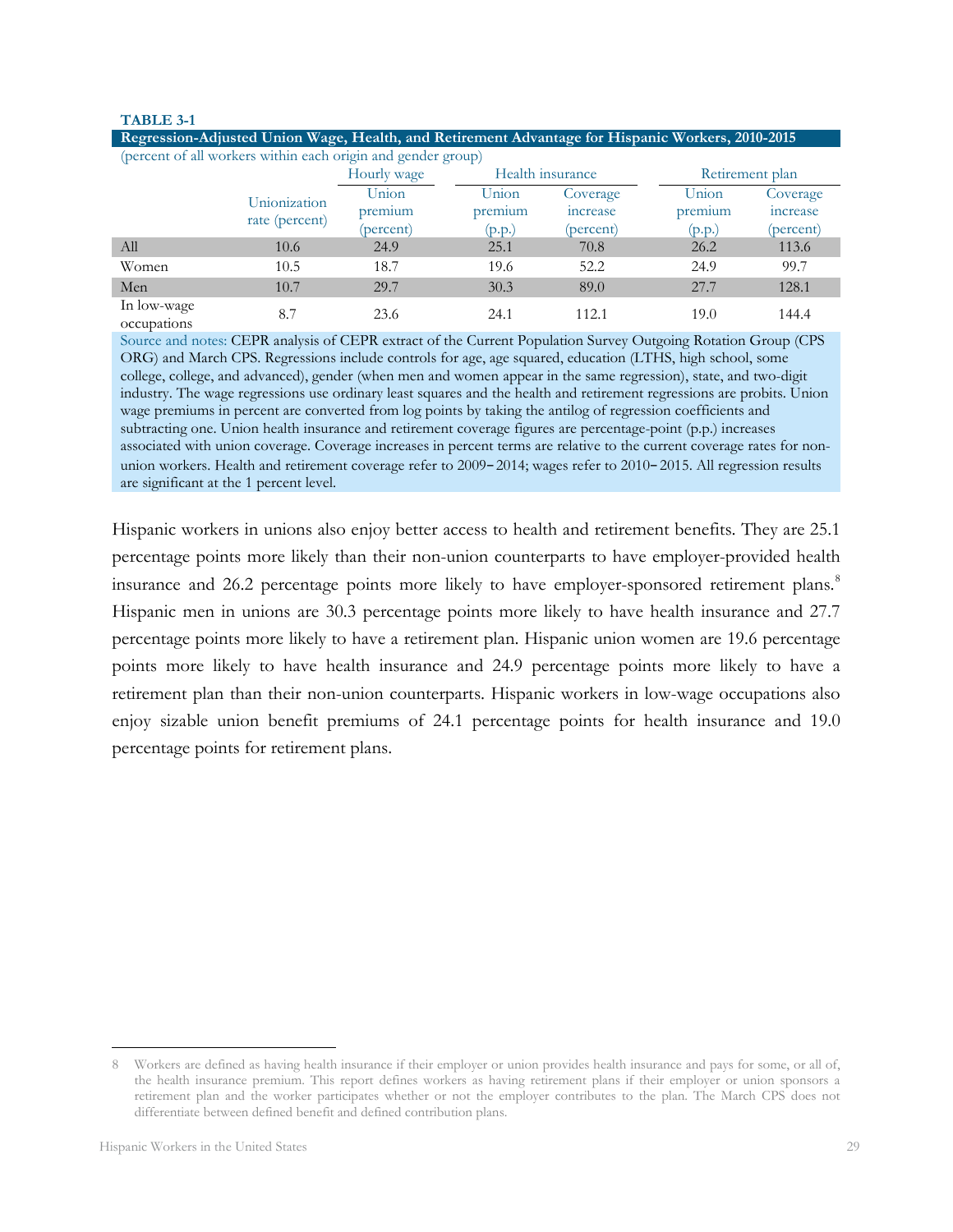# <span id="page-31-0"></span>**References**

- Rosenfeld, Jake, Patrick Denice, and Jennifer Laird. 2016. "Union Decline Lowers Wages of Nonunion Workers." Washington, D.C.: Economic Policy Institute. [http://www.epi.org/files/pdf/112811.pdf.](http://www.epi.org/files/pdf/112811.pdf)
- Schmitt, John, Margy Waller, Shawn Fremstad, and Ben Zipperer. 2007. "Unions and Upward Mobility for Low-Wage Workers." Washington, D.C.: Center for Economic and Policy Research. [http://cepr.net/documents/publications/unions-low-wage-2007-08.pdf.](http://cepr.net/documents/publications/unions-low-wage-2007-08.pdf)
- U.S. Census Bureau. 2015. "American Community Survey and Puerto Rico Community Survey: 2014 Subject Definitions." Suitland, MD: U.S. Department of Commerce, U.S. Census Bureau. [https://www2.census.gov/programs](https://www2.census.gov/programs-surveys/acs/tech_docs/subject_definitions/2014_ACSSubjectDefinitions.pdf)[surveys/acs/tech\\_docs/subject\\_definitions/2014\\_ACSSubjectDefinitions.pdf.](https://www2.census.gov/programs-surveys/acs/tech_docs/subject_definitions/2014_ACSSubjectDefinitions.pdf)